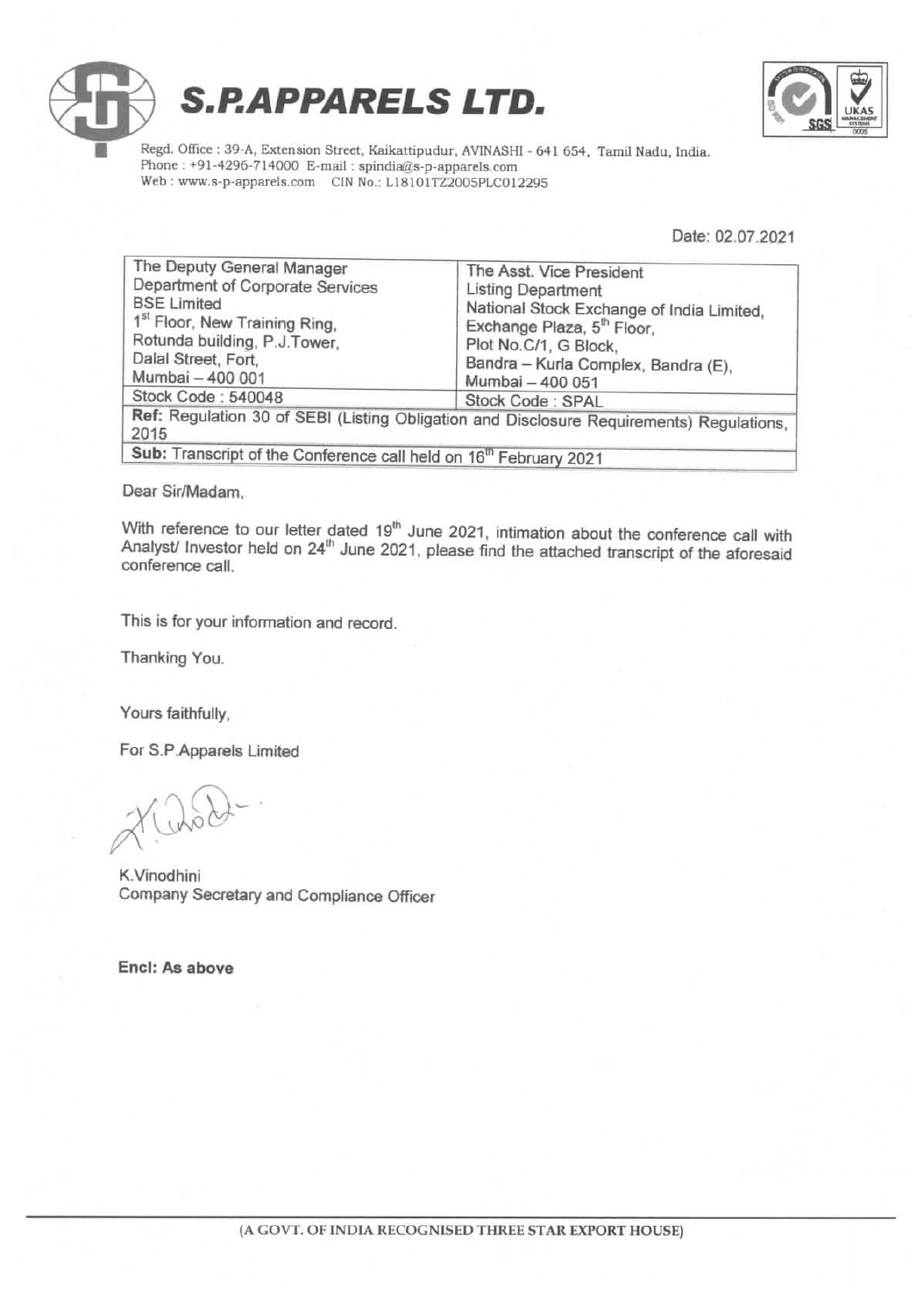

# "SP Apparels Limited Q4 FY2021 Earnings Conference Call"

# June 24, 2021





- **ANALYST: MR. NAUSHAD CHAUDHARY – SYSTEMATIX INSTITUTIONAL EQUITIES**
- **MANAGEMENT: MR. P. SUNDARARAJAN – CHAIRMAN & MANAGING DIRECTOR - SP APPARELS LIMITED MRS. S. LATHA – EXECUTIVE DIRECTOR - SP APPARELS LIMITED MR. S. CHENDURAN – DIRECTOR - SP APPARELS LIMITED MRS. P.V. JEEVA – CHIEF EXECUTIVE OFFICER - SP APPARELS LIMITED MR. V. BALAJI – CHIEF FINANCIAL OFFICER - SP APPARELS LIMITED**

**DICKENSON WORLD: MS. PUSHPA MANI, SENIOR ANALYST**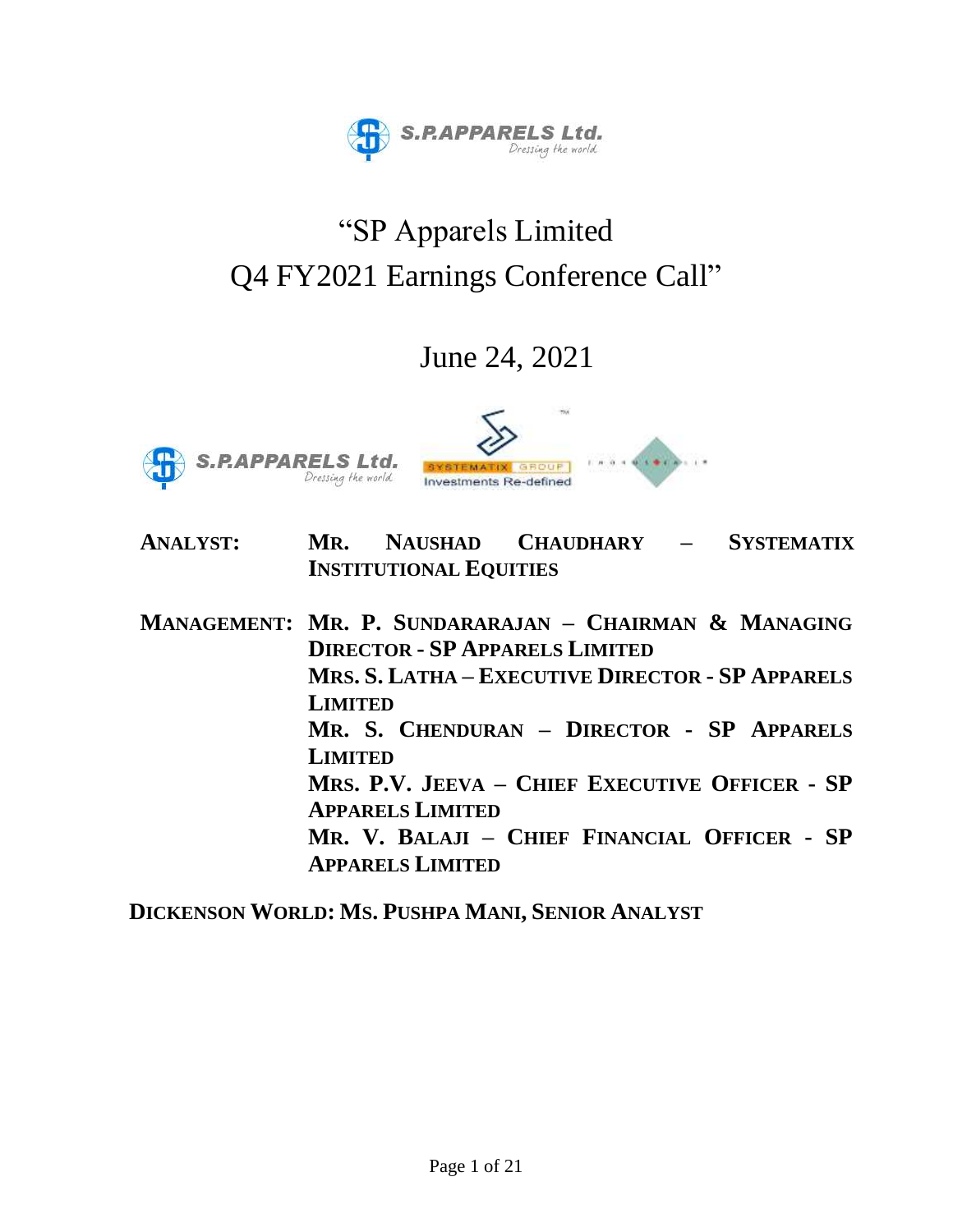

- **Moderator**: Ladies and gentlemen, good day, and welcome to SP Apparels Limited Q4 FY2021 Results Conference Call hosted by Systematix Institutional Equities. As a reminder, all participant lines will be in the listen-only mode and there will be an opportunity for you to ask questions after the presentation concludes. Should you need assistance during the conference call, please signal an operator by pressing '\*' then '0' on your touchtone phone. Please note that this conference is being recorded. I now hand the conference over to Mr. Naushad Chaudhary from Systematix. Thank you and over to you Sir!
- **Naushad Chaudhary**: Thanks, Nirav. Good afternoon everybody. On behalf of Systematix I welcome you all on SP Apparels Conference Call. I thank the management team of SP Apparels for giving us this opportunity to host them. From the management team side, we have Chairman and Managing Director - Mr. P. Sundararajan, Executive Director – Mrs. S. Latha, Director – Mr. S. Chenduran, CFO – Mr. V. Balaji, CEO – Mrs. P.V. Jeeva. Now, I hand over call to the management team. Over to you Sir!
- **P. Sundararajan**: Good afternoon, everyone and a very warm welcome to all of you present on the call to discuss our financial year ended FY2021.

At the outset, I hope and wish that all of you and your loved ones are healthy and safe. COVID-19 pandemic has spread at an alarming pace and has emerged as a social economic and humanitarian crisis worldwide, infecting millions and bringing the countries worldwide to a standstill. This has caused a lot of damages to the biggest of the economies in the world. Your company has weathered well during the crisis, and we have managed better during this second wave.

Lockdown during the month of January to March in the UK has disrupted the operations and despite the above disruption we were able to deliver better revenue during that quarter mainly due to the product segment which we cater to.

The end of March second wave started in India which has affected the performance of the company during Q1 FY2022, but despite this we are managing to perform better than the last year wave which is Q1 FY2021.

We are glad to inform that the board has recommended for a dividend at 22.5% that is Rs.2.25 per share. Our major divisions have performed well during this quarter. It shows the inherent strength in the company. This sustainability and experience gained during this period of the business will take us to a new height.

Regarding our various segment's performances; Garment division, the shipments to customers during this quarter increased year-on-year in spite of the lockdown in the UK. Our customers are witnessing consistency in demand especially for their online retailing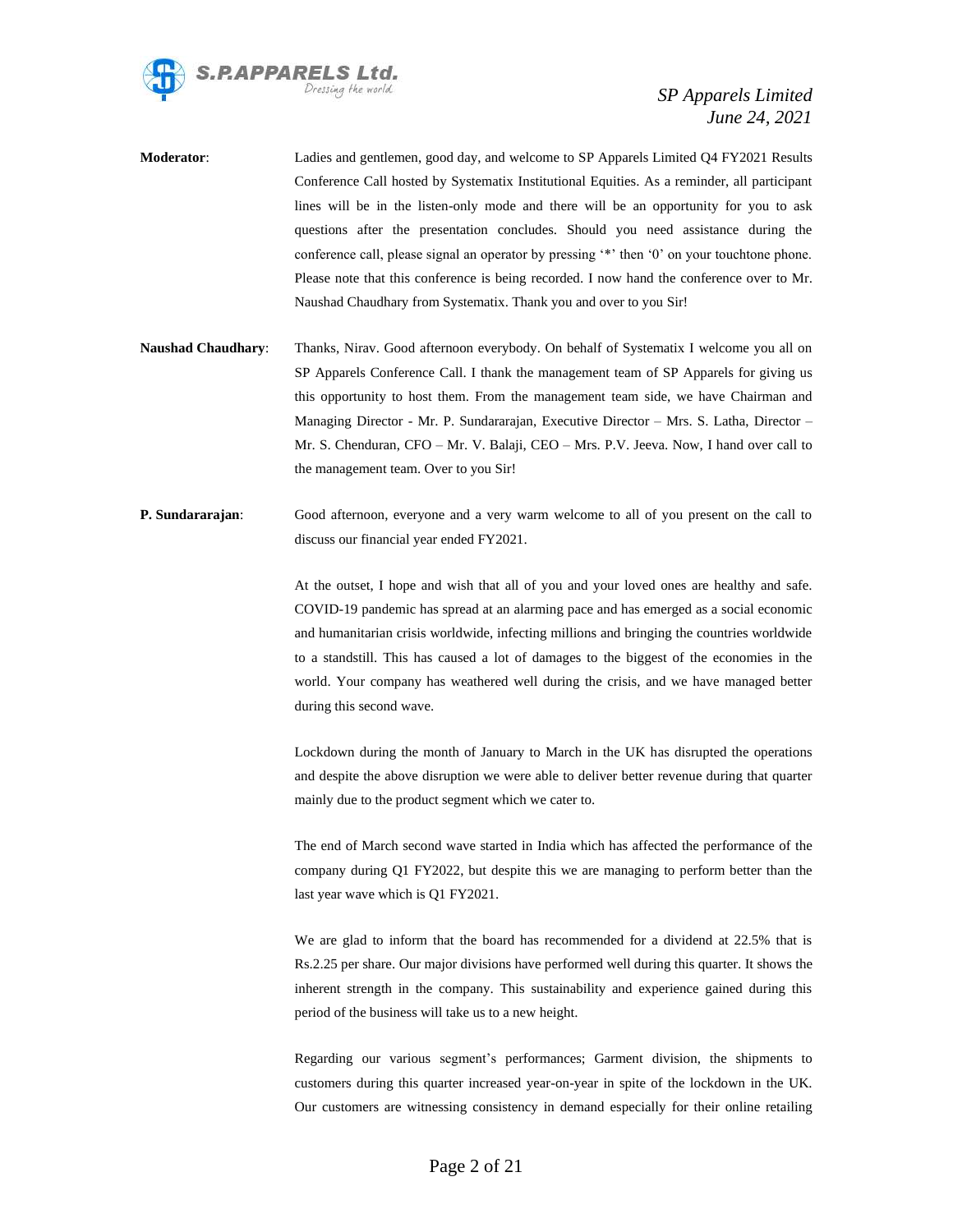

business. Retailers' consolidation of supply base is still happening aggressively, and that is one of the reasons that will support our growth going forward. As we continue to remain as one of their most preferred suppliers.

As of now our current order book stands at Rs.325 Crores. Our garment division revenue for the quarter stood at Rs.163 Crores, an increase of 13% year-on-year. Our EBITDA margins improved from 13.1% to 17.8% this quarter, which improved by 470 BPS. EBITDA margin could have been better provided; the government has released RoDTEP. This has an impact of 4% in the margins comparing last quarter.

As mentioned in the previous call, we have consolidated factories to reduce the rent, workman transportation cost and other operating overheads. We are confident that the EBITDA margin will sustain at this level going forward.

Our strategy in increasing the utilization level by aggressive sourcing and training of workmen is gradually yielding results. We are working with a mix of employee base.

We have migrant employees, home state employees as well as the local employees who travel through transportation. The strategy to bring more migrant employees will start yielding better results going forward.

Second lockdown in Tamil Nadu was for 7 weeks and on the current status of the factories, we have resumed our operations and have reached to 60% of where we were before the lockdown. We are able to utilize the capacities better with experience we gained during first lockdown. But for the second wave in Tamil Nadu, we would have seen a better utilization of machines. Our efforts in increasing the utilization of machines by increasing the second shift has been deferred due to the second wave and will implement at the right time.

As we have explained in the last concall about two new customers we are yet to move forward and start the business very soon and will update you in the right time.

With regard to the spinning division, spinning is fully being utilized and is yielding good margin addition to the garment division. Currently, we are in the process of expanding our spinning divisions by another 3,600 spindles and now due to the pandemic, the project is delayed by another three months. Once the project is completed, we will be at 27,000 spindles.

Processing division: the biological treatment plant project is completed and is up and running. This has improved the efficiency of the plant and now our capacity has increased by another 3 tonnes per day. This is also contributing a considerable margin to the garment division.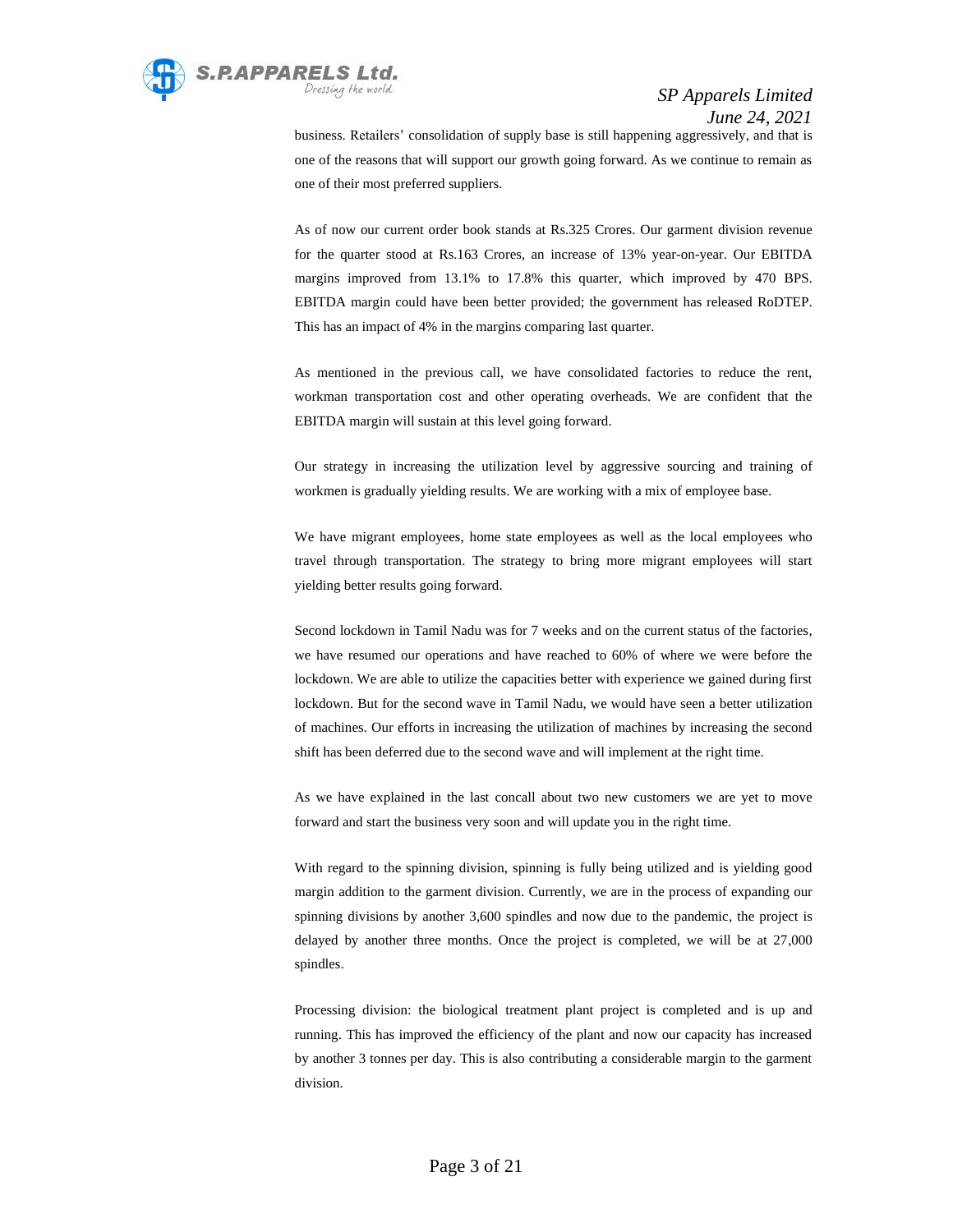

With regard to SP Apparels in the UK; SPUK is looking very promising. We have three new customers now in the pipeline. We can expect their orders from October 21 onwards and they will work with us in the babies and kid's segment.

SPUK revenue stood at Rs.21.9 Crores when compared to Rs.11.7 Crores of revenue yearon-year. Our current order book for SPUK is at sterling pound 5.3 million.

With regard to retail, revenue for the retail division stood at Rs.8.2 Crores for the current quarter compared to Rs.12.7 Crores year-on-year. Unexpectedly due to second wave in India we witnessed significant reduction in the sales, and we were forced to give deeper discounts on the products and we have also liquidated certain stocks during the current quarter.

Retail EBITDA was a loss of Rs.4.5 Crores this decline is majorly due to the low sales and the higher discounts. We hope the economy revise and all the malls and stores will be allowed to operate and will start making better revenue and margins going forward.

We hope that the efforts of the team will yield us revenue, growth and margin sustainability going forward. Our liquidity position continues to remain comfortable. We have cleared all the interest and debt installments obligations that were due until today.

Finally, during this FY2022 we are working towards better utilization of capacities and also to increase in revenue by strategically having different verticals of businesses, which will parallelly grow along with the existing current business and we are excited about the new verticals.

Now I will request our CFO to give an overview of the financials. Thank you.

**V. Balaji**: Good afternoon everybody. Thanks for participating in the call. I will just run you through the financial performance of the company and the division wise numbers.

> Quarter-on-quarter performance: Revenue stood at Rs. 193 Crores as against Rs.169 Crores year-on-year basis which grew by 14%. EBITDA stood at Rs.25 Crores as against Rs.18 Crores year-on-year which grew by 33%. PBT stood at Rs.15 Crores as against Rs.5 Crores year-on-year which grew by 194% mainly due to low last year base due to disruptions caused during the pandemic. PAT stood at Rs.10.56 Crores as against Rs.2.81 Crores yearon-year which grew by 275%.

> Performance of the year: Revenue stood at Rs 653 Crores as against Rs.830 Crores year-onyear which is degrowth of 21% is mainly due to the pandemic hit in the quarter one and quarter two. Our adjusted EBITDA stood at Rs.107 Crores as against Rs.89 Crores last year which is a growth of 20%. PBT stood at Rs.59 Crores as against PBT of Rs.44 Crores last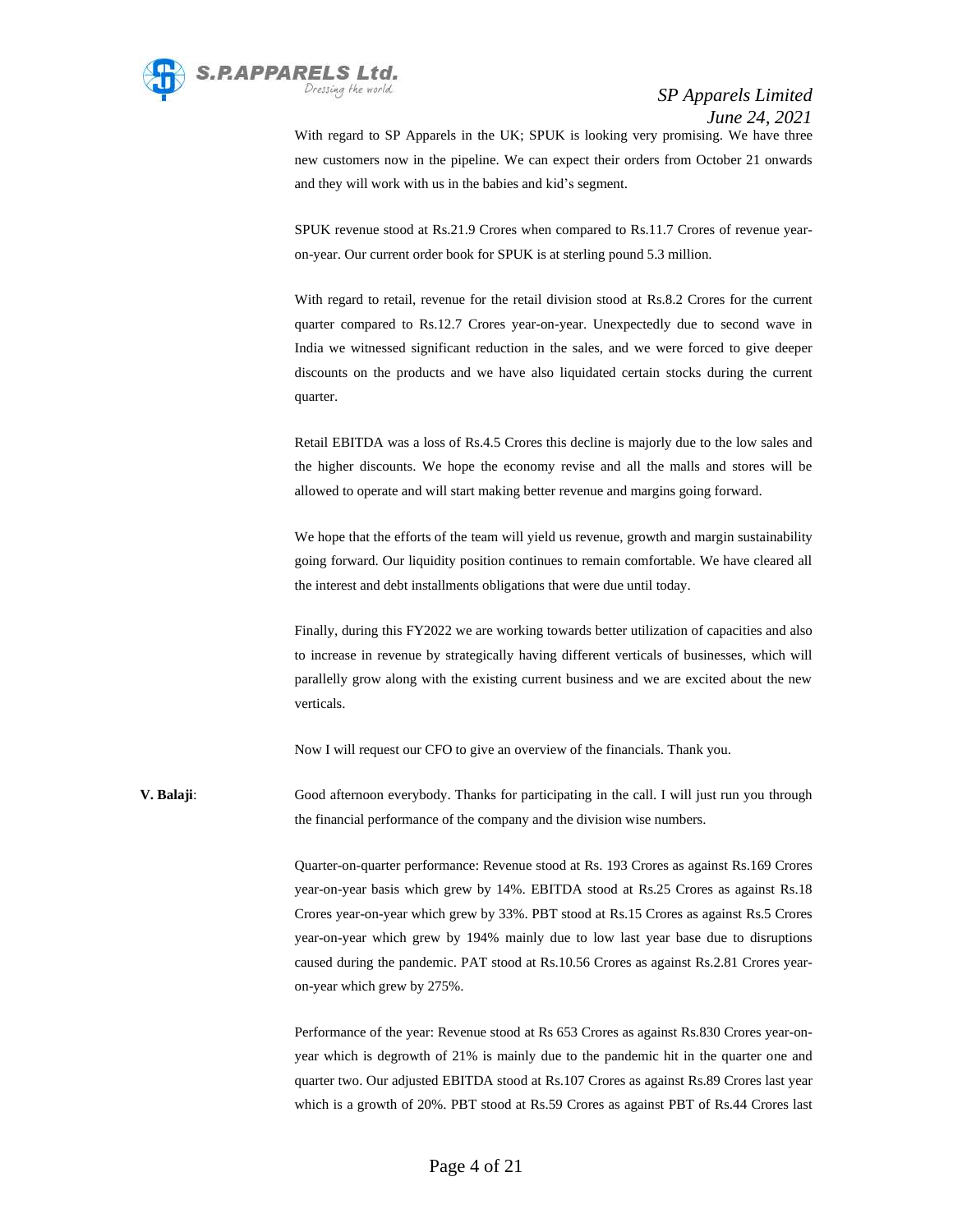

year which is again a growth of 33%. PAT stood at Rs.43 Crores as against Rs.46 Crores of last year which is degrew by 8% mainly due to a DTA reversal which happened due to effective tax rate change last year.

Garment division: Revenue stood at Rs.163 Crores versus Rs.144 Crores year-on-year, the growth stood at 13% for the current quarter. Revenue was disrupted due to the RoDTEP which was not announced by the government, and we have not recognized RoDTEP in the revenue and also it was disrupted due to the container shortage and Suez Canal issue during this current quarter. This led to the revenue slippage by Rs.12 Crores quarter-on-quarter.

Revenue for the year stood at Rs.536 Crores as against Rs.703 Crores year-on-year. This is mainly due to the disruptions caused by the pandemic during Q1 and Q2. EBITDA margins stood at 17.8% as against 13.1% year-on-year, improvement in spite of RoDTEP not being recognized. EBITDA margins for the year stood at 20.2% for the whole year as against 12% for the whole year.

Retail division: Revenue for the quarter stood at Rs.8.2 Crores versus Rs.12.7 Crores yearon-year. Revenue for the whole year stood at Rs.39.5 Crores versus Rs.77.63 Crores yearon-year. Revenue has come down significantly due to the disruptions of the pandemic. EBITDA for the quarter was negative to the tune of Rs.4.5 Crores. EBITDA for the whole year was also negative 13% as against an EBITDA of 4.4% last year. The negative EBITDA margins is purely because of reduction in sales. Gross margin also has come down in the retails mainly due to the higher liquidation and deeper discounts for the current year.

On the performance of vertical SPUK: Revenue for the quarter stood at Rs.22 Crores as against Rs.11.7 Crores year-on-year, growth stood at 87%. Revenue for the year stood at Rs.76 Crores as against Rs.50 Crores last year, which is at a growth of 50%. Revenue in terms of GDP was at Rs.7.9 million as against Rs.5.6 million last year the growth stood at 40%. EBITDA stood at 5.3% versus 3.7% for the whole year and this is a significant growth in terms of EBITDA and revenue.

Let me give the status of the debt position on a standalone basis excluding the right-of-use. Gross debt stood at Rs.145 Crores which is a significant reduction in last year number, last year it was 180 Crores. Net debt stood at Rs.113 Crores as against Rs.139 Crores last year significant reduction in debt which is equivalent to Rs.32 Crores.

Working capital position, we have receivable of Rs.93.8 Crores as against Rs.85.7 last year. Stocks stood at Rs.241 Crores as against Rs.227 Crores last year. Our payable stood at Rs.73 Crores as against Rs.75 Crores last year. Our operational cash flow stood at Rs.79.3 Crores as against Rs.86.9 Crores in spite of the pandemic.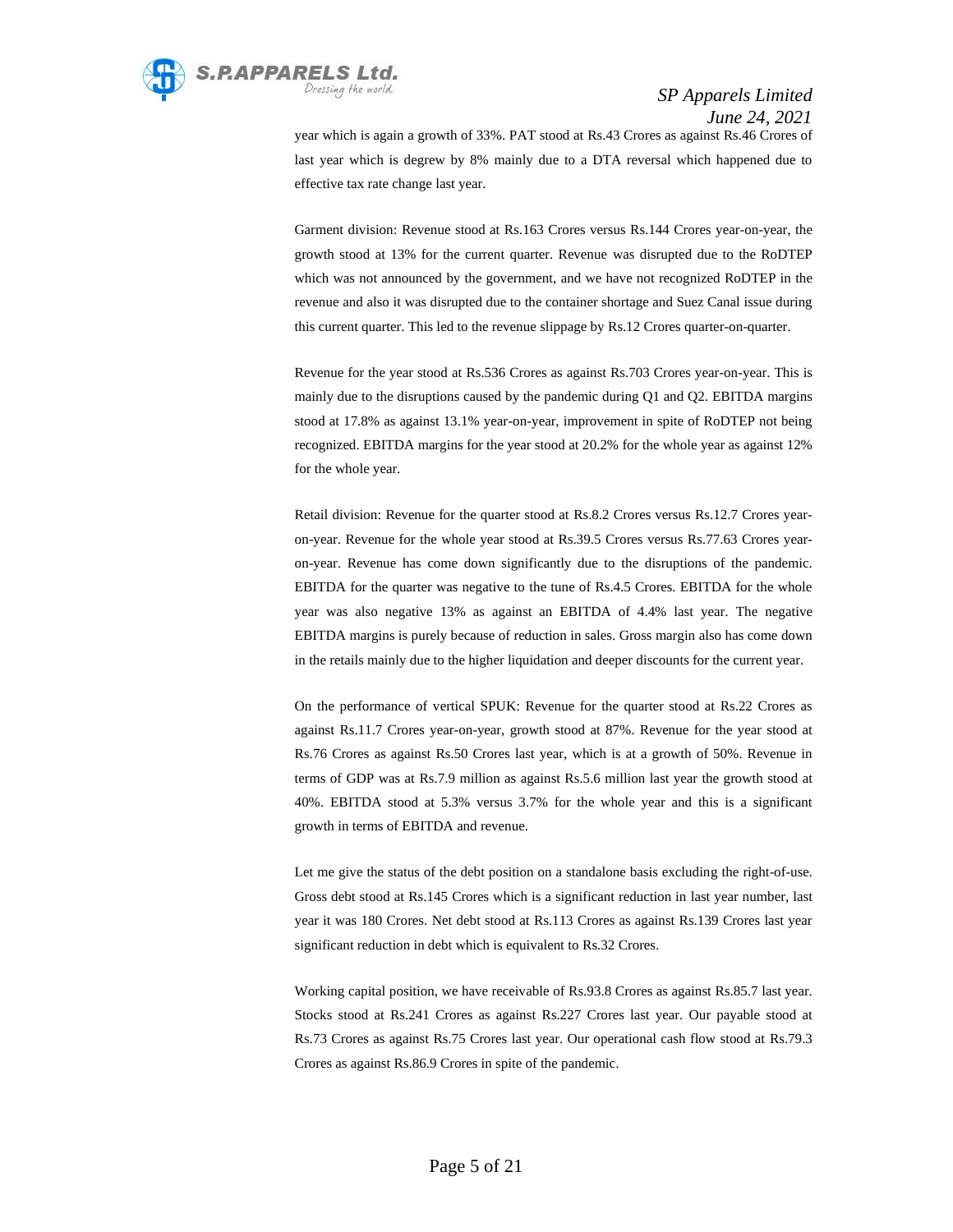

Other information is available in the presentation, and now we can start the question-andanswer session.

**Moderator**: Thank you very much. We will now begin the question-and-answer session. The first question is from the line of Giriraj Daga from KM Visaria Family Trust. Please go ahead.

**Giriraj Daga**: Good afternoon. Sir my first question is regarding like when I look at your volumes, your garment volumes for FY2021 it is down about 27% for the full year. So, I want to understand as per your understanding how the industry has behaved and how is our market share in FY2021. Have we lost market share and we see as how much and have we able to retain our market share what was the industry number for FY2021 in your market that you are offering?

- **V. Balaji**: See you cannot just look at numbers versus revenue because revenue has got certain portion of other operating income also. So, like the duty drawbacks, the change in the incentive schemes that will also be part of the duty drawbacks. But, if you look at the volume, it will also be like what kind of products we do, so I think looking at volume versus revenue could not give a better picture in terms of reduction what you say is 27% versus the revenue reduction is close to around 9% because we did not have the opportunity of working in the first quarter.
- Giriraj Daga: I understand, but I want to understand let us say at a client level have we lost our market share or that was the idea as the client also effort.
- **V. Balaji:** Actually, there are no losses in terms of market share.
- Giriraj Daga: So, you mean there is no loss of market share for us, the client itself has acquired is 25%, 30% lower this year compared to last year?
- **V. Balaji:** No. The ability to take orders also depends on the number of capacities which we productively utilize. So, like when there is a reduction in capacity due to the lockdown so I have to take orders based on whatever capacities I have. So, it is purely I think your question on the revenue versus product pieces may not be right for the current year, financial year.
- **Giriraj Daga**: This year what is the volume expectation we have? Will we come back to our 6 Crores kind of a run rate this year as per the order book and as per the understanding assuming there is no fresh COVID wave can we be able to reach a 6 Crores volume number this year.
- **V. Balaji:** This year we should be first quarter is also a disturbed quarter until today we are yet to get a clearance from the Tamil Nadu Government for opening up fully and the migrant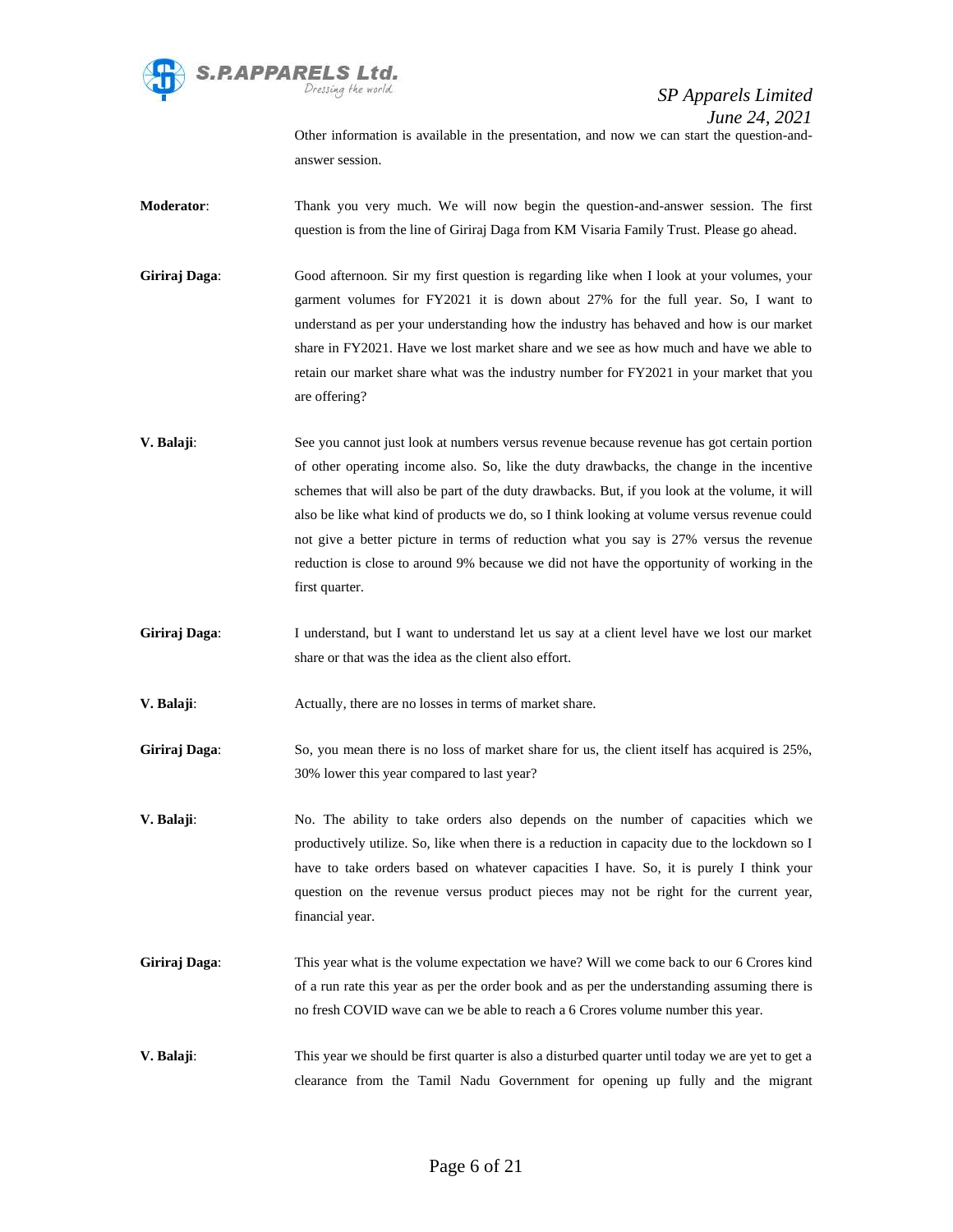

employees traveling is also restricted so first quarter is a disturbed quarter. We expect that we should reach 60 million by end of this financial year. It should be better than FY2020.

- Giriraj Daga: Q1 this time will be better than FY2020 Q1 you are mentioning that, or the full year will be better than the FY2020?
- **V. Balaji**: Yes correct.
- **Giriraj Daga**: Full year, right?

**V. Balaji**: Yes, full year. I am talking about the full year, yes.

Giriraj Daga: So FY2020 we did about 5.76 Crores or 57.6 million?

**V. Balaji**: Correct, we should be better or very close.

**Giriraj Daga**: Second is Sir EBITDA per piece so this time after a longtime we had come with the run rate of 25 which we saw earlier in 2017-2018. Do you think this kind of a number of Rs.25.7 EBITDA per piece is sustainable number?

- **V. Balaji:** Whatever if you look at what chairman spoke about in the opening remarks, he said that we expect this margin to be sustained over a period of time, in spite of the increase in the cotton prices and the RoDTEP not being recognized we are able to deliver an 18% EBITDA this quarter so we feel that this margin should be sustainable going forward.
- **Giriraj Daga**: I will just on this so 18% for the quarter or you maybe say 20% for year so which is sustainable number 20% or 18%?
- **V. Balaji:** So, we feel that 18% should be the guidance for the years to come.

**Giriraj Daga:** There you are not assuming any export duty benefit in 18% now?

**V. Balaji**: No, see you cannot look at EBITDA margins and export incentives both together. See in spite no export incentives or RoDTEP not being recognized this year we were able to give you better EBITDA margins. But what we need to look at is when I have an option of getting export incentives, I have more I need not pressurize on the margins with the customers. So, I need not negotiate more with the customers.

**Giriraj Daga**: Either was that this RoDTEP it has not been announced so this 18% number, assume what 2% RoDTEP 3%, 4% so that was right now, and you say 18%?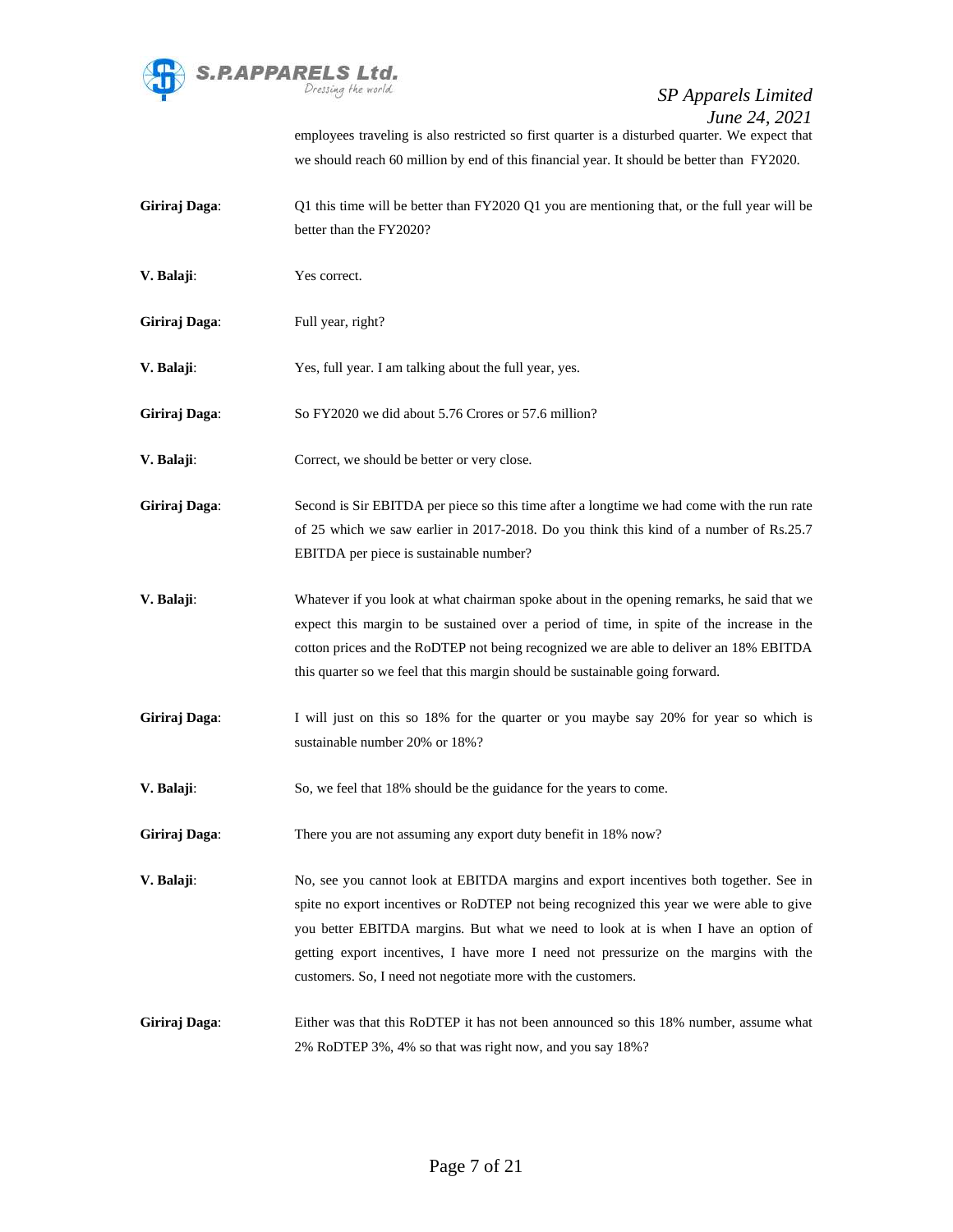

**P. Sundararajan:** It is expected that close to 4% between 2% to 4% so if that is announced all the possibilities that it can improve only.

**Moderator**: Thank you very much. The next question is from the line of Akshay Chheda from Canara Robeco Mutual Fund. Please go ahead.

**Akshay Chheda:** Sir my first question would be you did mention about the disruption that have happened in Tamil Nadu because of this obviously we would be exporting less so is there a case where the orders get shifted to other competing nations or the position of India still remains intact because in apparels it is very important that we deliver the goods on time? So that is my first question, and on the second on this container availability and the freight cost like are there challenge is still on that side or the situation has somewhat relax towards it. So these were my two questions? Thank you.

**P. Sundararajan:** See regarding the first question, see there is always competitive companies on the table and because of this pandemic situation it does not mean that the business is diverted this is because even other countries are also suffering such kind of the pandemic thing so it is not that the customers are comfortable by transferring the orders to Sri Lanka, the Cambodia, Vietnam, or even Bangladesh. So definitely this pandemic is not going to affect the orders getting inflow getting into the country we are definitely very, very strong in all aspects. India is very, very strong in all aspects and we especially SP Apparels being in baby segment, infant and kids wear segment always our customers give the first priority to us and they plan in such a way that sometime they even take them by us to see that the stocks are available so they always prefer not to divert the business from us to others in all aspects. With regard to the point number two the container thing that has been now it is regularized it is normal there is no issue in this container issues.

**Akshay Chheda**: Thank you Sir.

**Moderator**: Thank you. The next question is from the line of Riddhesh Gandhi from Discovery Capital. Please go ahead.

**Riddhesh Gandhi:** I just had a question with regards to any sense on looking when you expect the normalcy due to unless assuming obviously there is no COVID disruption but given where we just stand with our order book and given that the economy in India is now opening up. Do we expect like Q2 to be at levels of utilization which is close to a 100%?

**P. Sundararajan**: See, the utilizations in Q2 as we always used to be about 78%, 80% as the utilization of apparels capacity between 70% to 75% so that will continue and probably from Q3 the utilization level will slowly increase once we implement the two shifts in certain factories hostel factories. So yes by Q2 we will be back on track as we were before lockdown time and then gradually we will ramp up the capacities.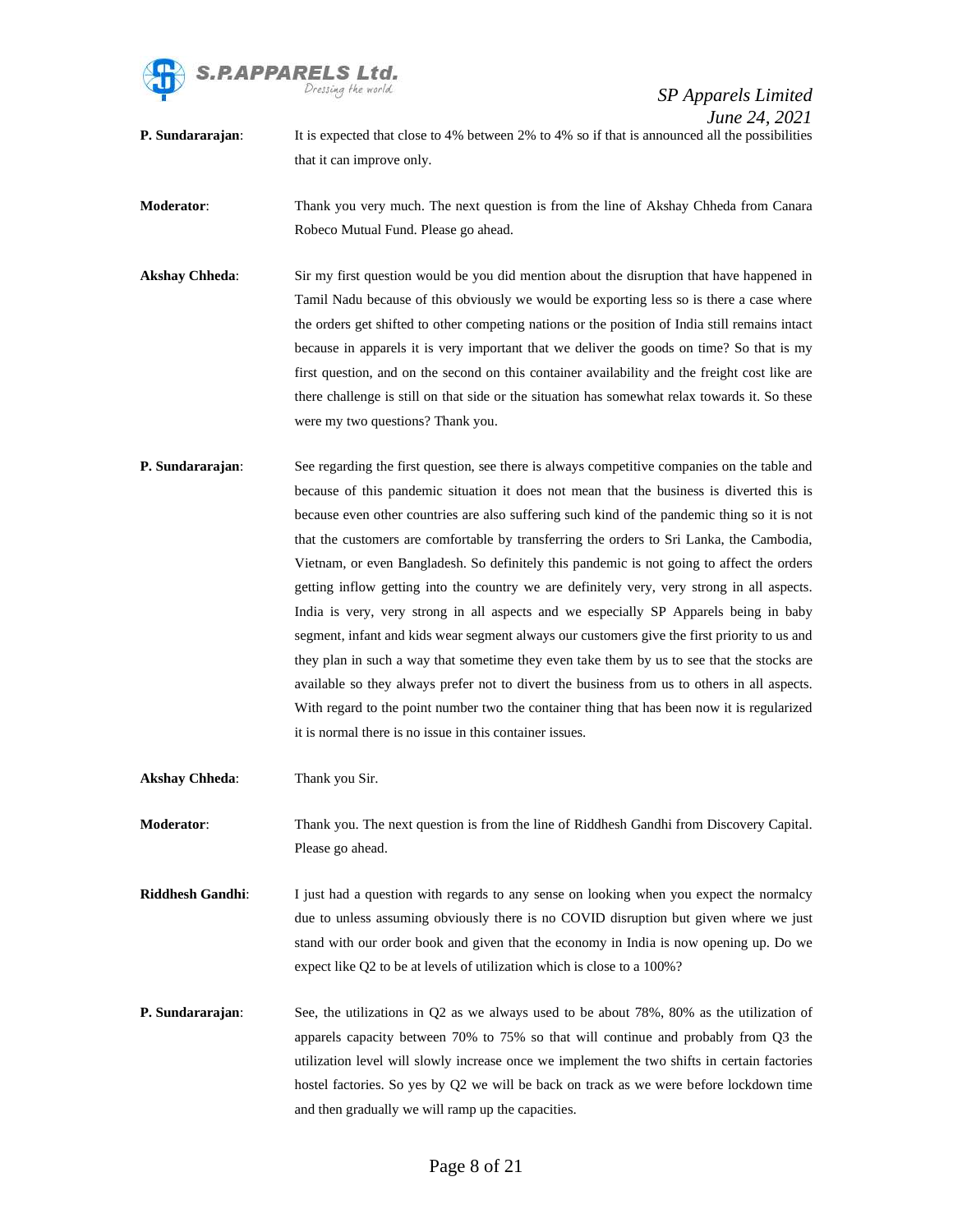

**Riddhesh Gandhi**: So if we have to adjust for the shifts as well how much would be getting the capacity in Q2 and what would be our expectations on utilization and in Q3 if you run two shifts how much would be the utilization? **P.V. Jeeva**: Actually, the shift and all we will be able to plan only in Q4 after Diwali and for Q2 and Q3 our focus will mainly be bringing back the previous capacity that we had before lockdown. **P. Sundararajan**: They may also increase about 2% to 3% increase in the capacity additionally from Q4 onwards. **Riddhesh Gandhi:** But is this based on look because we had also done a capex with increased capacity so this on the increased capacity. **V. Balaji:** No, the capex what we have spent what we are talking is purely on the existing, which capex you are talking about? **Riddhesh Gandhi**: I am saying the historical capex where we had increased our capacity which was about I think a couple of years ago, we were on the verge on ramping it up would you already indicated, we were pretty slow in ramping up and the profitability is low you have not talk about the immediate capex do we see that, that being utilized also actually appropriately with some Q2 onwards? **V.Balaji:** In terms of your query on what we have spent on the capacities previously, will start utilizing it only by Q4 onwards is what Madam also said. **Riddhesh Gandhi**: So it is not spending I am talk about the utilization. And the other question was, is there on our existing capacity how much is the peak revenue which we can do on our existing capacity? **V.Balaji:** So on the existing capacity we are close to around 5000 sewing machine and we should be usually doing 1,000 Crores to 1,100 Crores of revenue on the exports alone not to include on the duty drawback and the other benefits. **Riddhesh Gandhi**: During the peak utilization? **V. balaji**: Peak utilization and at the 100% efficiency level. **Riddhesh Gandhi**: We would expect to be able to reach this level by Q4 or next year or how should we obviously assuming there is no disrupt in the COVID?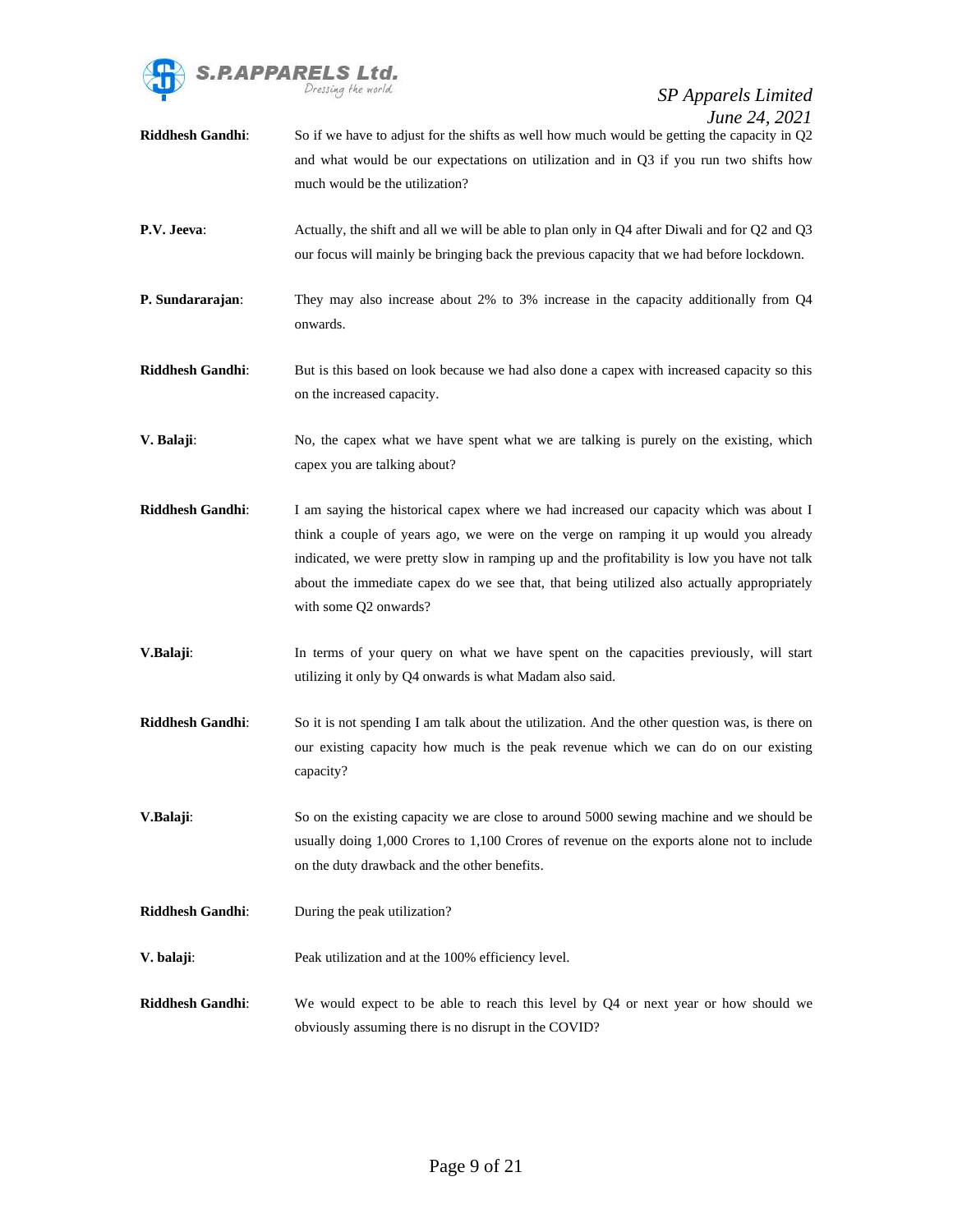

| V. balaji:              | June $24, 2021$<br>Efficiency is not possible anytime. I think 90% utilization is possible and we can gradually<br>improve our efficiency by 5% year-on-year we cannot improve the efficiency immediately<br>to 100%.                                                                                                                                                                                                                                                                                                                                                                                                                                                                                                                           |
|-------------------------|-------------------------------------------------------------------------------------------------------------------------------------------------------------------------------------------------------------------------------------------------------------------------------------------------------------------------------------------------------------------------------------------------------------------------------------------------------------------------------------------------------------------------------------------------------------------------------------------------------------------------------------------------------------------------------------------------------------------------------------------------|
| P. Sundararajan:        | No. I think his question is what is your peak utilization sales not 100% he is not meaning<br>that?                                                                                                                                                                                                                                                                                                                                                                                                                                                                                                                                                                                                                                             |
| <b>Riddhesh Gandhi:</b> | Yes, I am saying given this existing capacity what is the utilization numbers in the quarter?                                                                                                                                                                                                                                                                                                                                                                                                                                                                                                                                                                                                                                                   |
| P. Sundararajan:        | If you really maintain that peak utilization we can cross Rs.200 Crores per quarter it is<br>purely on exports alone. I am talking about only on the garment exporting.                                                                                                                                                                                                                                                                                                                                                                                                                                                                                                                                                                         |
| <b>Riddhesh Gandhi:</b> | The incremental spinning capex which we are doing is the yarn 100% used for internal<br>consumption or we are selling the yarn also in the market?                                                                                                                                                                                                                                                                                                                                                                                                                                                                                                                                                                                              |
| V.Balaji:               | No. We are using only for internal purposes and if there is any excess available in the<br>market, in the production and we are able to utilize better ways in the market we will just<br>sell that across.                                                                                                                                                                                                                                                                                                                                                                                                                                                                                                                                     |
| P. Sundararajan:        | Predominantly captive only.                                                                                                                                                                                                                                                                                                                                                                                                                                                                                                                                                                                                                                                                                                                     |
| Riddhesh Gandhi:        | So the expansion which we are doing of this additional spindles will actually increase the<br>profitability.                                                                                                                                                                                                                                                                                                                                                                                                                                                                                                                                                                                                                                    |
| P. Sundararajan:        | Correct.                                                                                                                                                                                                                                                                                                                                                                                                                                                                                                                                                                                                                                                                                                                                        |
| Riddhesh Gandhi:        | Then the other question was look if we see we had discussed with you a few years ago we<br>were talking about EBITDA margins at that time in the range of 20% to 22% you now have<br>your own captive spanning which you are also effectively increasing, overall I mean<br>operating leverage should also be higher as your capacities are coming on-stream should we<br>not be able to achieve even higher profitability than what we guided to earlier and this 17%,<br>18% which you are speaking of to connect actually this is conservative number?                                                                                                                                                                                       |
| V.Balaji:               | Riddhesh, if you look at the 20%, 22% margin which we spoke couple of years before at<br>that point of time all our benefits including ROSL, RoSCTL, MEIS were all at the peak of<br>11.5% now this quarter our duty drawback and other benefit are only 2%. So we are trying<br>to maintain the margin of 18% in spite of increasing the cotton prices, in spite of increasing<br>the wages, in spite of the duty drawbacks gain I mean the RoSCTL and the MEIS<br>withdrawn we are trying to maintain 18%. So our guidance is that we will maintain 18%<br>and definitely improve on it going forward with 200 to 250 BPS if everything is in our<br>favor so that is what we are trying to say that we are maintaining an 18% EBITDA margin. |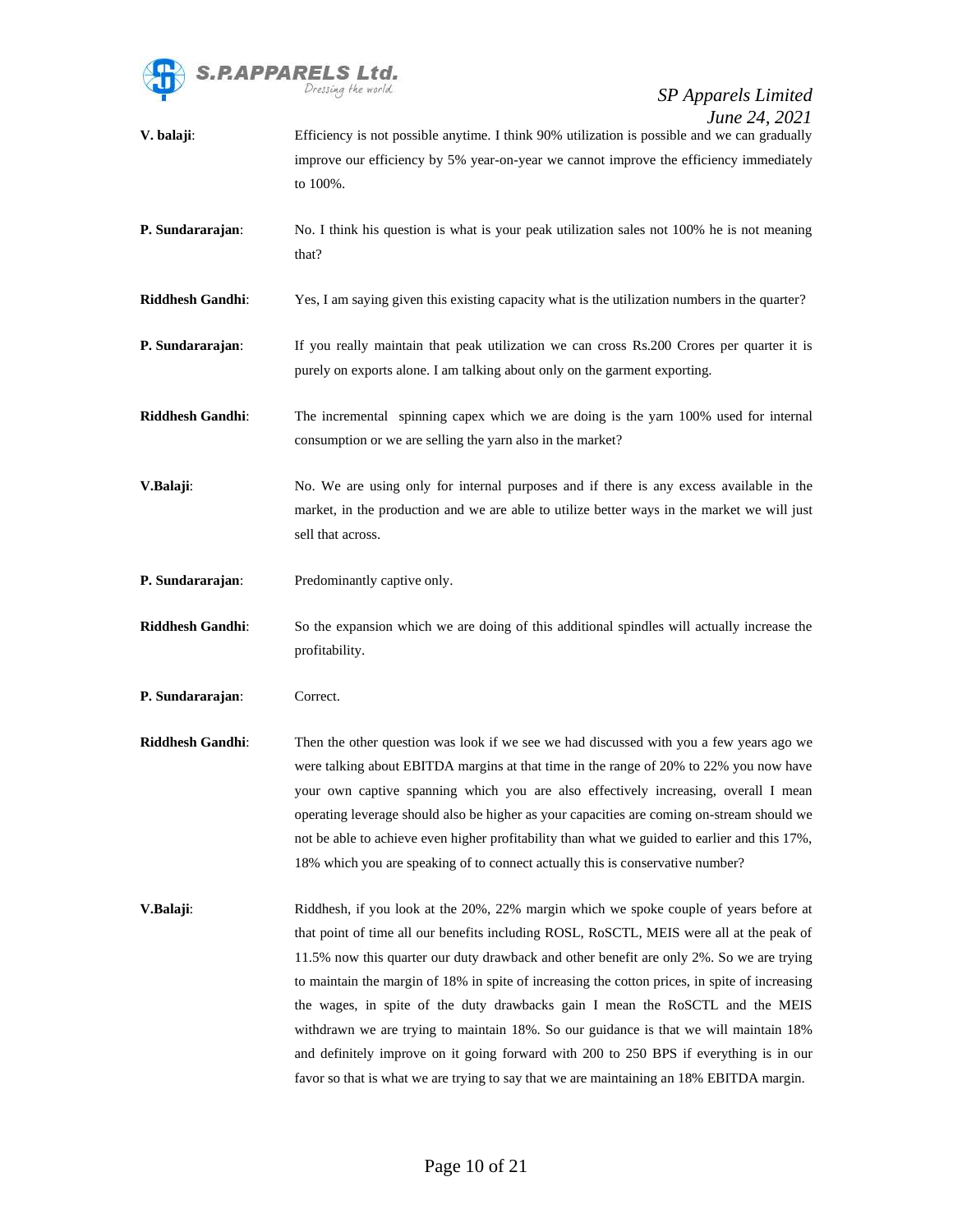

- **P. Sundararajan:** So in other words the 18% is on the business own strength without any other supports. So anything plus will be in addition to this one this is what is the current scenario.
- **Moderator**: Thank you very much. The next question is from the line of Sumedha Srinivasan from ICICI Prudential Asset Management. Please go ahead.
- **Sumedha S:** Thanks for taking my question. Two questions from my end. One is our cotton prices have been steadily increasing so what is our strategy on that front? Do we have I mean do we generally keep the stock for large part of the year or how does it work and do we see any impact because of this Xinjiang China cotton ban which will impact on India?
- **P. Sundararajan**: The cotton price yes there has been a consistent demand for the cotton prices and cotton prices going up it is reaching 60,000 plus so definitely this is very historical number it is high but parallelly there has been, overall if you look at it there is a inflation all over so this will also inflate the currency as well as we have to even other competitors from other countries also are getting this kind of costing so this is not going to have any impact on our costing of the garments to our customers and even in the market the yarn prices are equally proportionately, it is increasing, so I do not see that there is going to be any difficulty in running the business in a normal way.
- **Sumedha S**: What are our normal stocks that which are in terms getting number of months of cotton stock that the companies generally do?
- **P. Sundararajan:** Yes as we always mentioned we do not speculate in keeping the cotton stocks always we keep stocks for about 60 days to 90 days consumption so this is we are not to facing any severe impact on this one.
- **V. Balaji:** Just to add a point see cotton always seasonal so the policy is to maintain stock near three months time and whenever you have better crops and during the season time it can go up to 120 to 150 days time. So that is the cotton status.
- Even cotton policy were towards the end of March which is the end of the season we use to buy higher cotton during that end of season in July, during the month of March so that is the policy on cotton side.
- **Sumedha S:** Any thoughts on the China cotton ban to as well as the China plus One strategy impact on India how you see it?
- **P. Sundararajan**: Definitely this is in India's favor in all aspects because most of our customers will make sure that there is directly or indirectly the raw material what you used should not be from that China particular city cotton so the customer are very, very vigilant on those things and very stringent so again it is leading to increase in the cotton demand so that is the current scenario.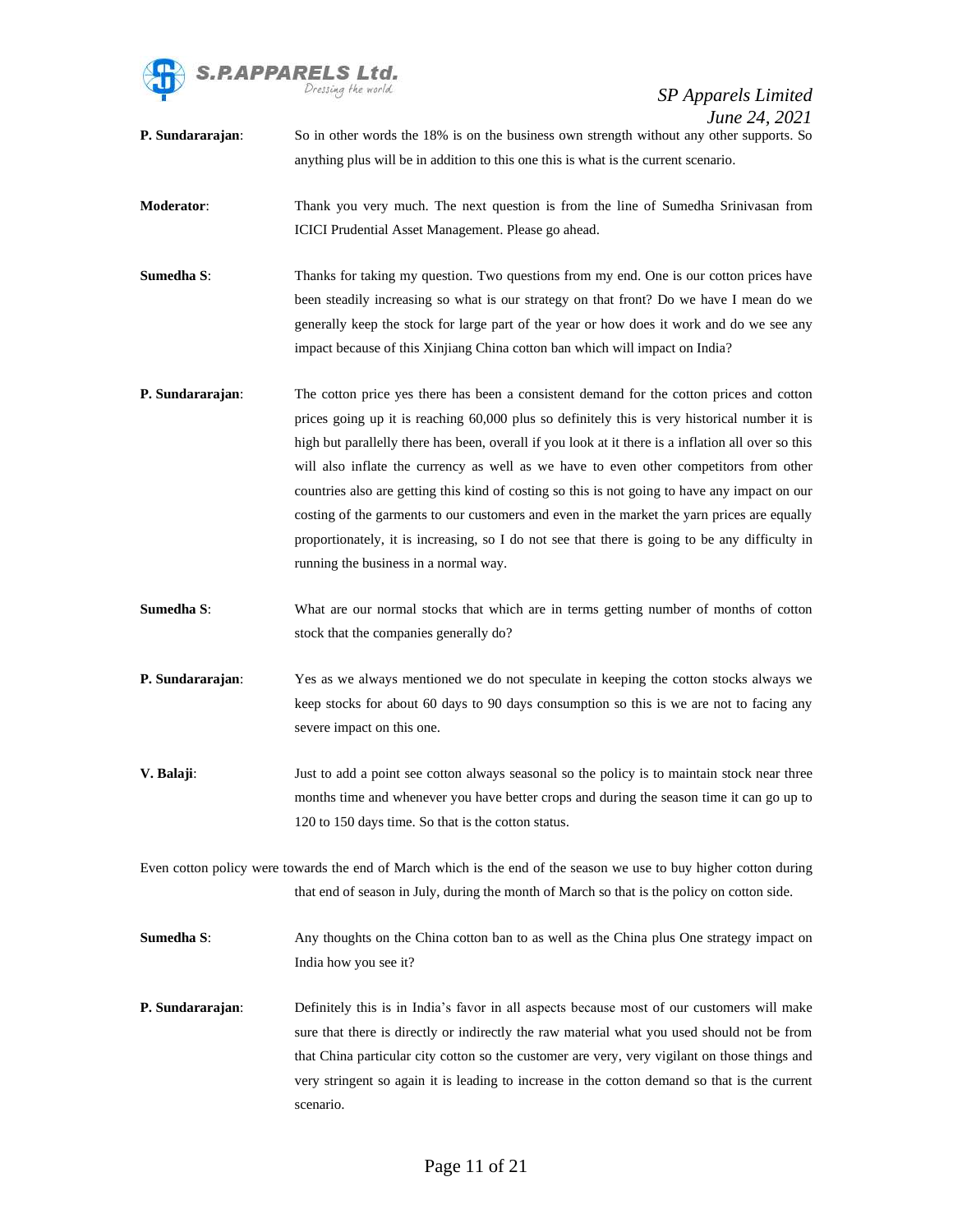

**Sumedha S:** Just one last question if I could squeeze in what would be your strategy on the retail parts going forward I think this quarter also it was being impacted because of the lockdowns but any incremental investment is planned on that front or what is the strategy to sort of revise that segment?

- **V.Balaji:** If you look at incremental investment as we have already stopped investing into retail a year back. So because of the pandemic situation we are forced infuse at least Rs.2 Crores to Rs.3 Crores so that the liquidity is far better so we may have to infuse another Rs.2 Crores to Rs.3 Crores into retail so that the working capital is effectively ramped up because of the damages that has caused because of the pandemic, but in terms of strategy on retail, I think if we wanted to strategize and see how we can move forward in terms of retail but the pandemic has not allowed us to think about because it is like open close and open close so we are not in a position to strategize anything at the current movement but rightly when the time is there we will definitely look to strategize how to move forward in terms of retail but I feel that the capital allocation for retail will definitely be looked at, at least the board is sincerely feeling that any incremental investment into retail will be the only screened and then will be looked at.
- **Sumedha S**: Thank you.
- **Moderator:** Thank you very much. The next question is from the line of Deepan Sankara Narayanan from Trustline Portfolio Management Service. Please go ahead.
- **Deepan Sankara N:** Firstly, I wanted to understand after this lockdown ending in UK the UK reported very strong retail sales of 10% higher than 2019 sales for the month of May so are we seeing very good traction in the order book in terms of some specifically from the UK region?
- **P. Sundararajan**: Yes, as I mentioned in my opening stage we are very, very optimistic about SPUK business model.
- **P.V. Jeeva**: Actually, there is no problem from booking the order from UK market and since their lockdown is completely open and we are getting the booking as usual.
- **Deepan Sankara N:** No, are we seeing that momentum picking up post lockdown opening up in UK market?
- **P. Sundararajan**: Yes, very much, see it is very much and also this is the time the post lockdown in Europe so they are seriously reviewing again and again on consolidation because of lack of traveling, lack of one to one communication, lack of capability to manage all on the digital way of working. So they want to concentrate on very limited super suppliers so which means the distance anyway is good after the lockdown in the Europe plus because of the consolidation the customers are asking us to take more businesses even in other department. So as far as the order inflow is concerned it is not at all a problem it will be very, very positive.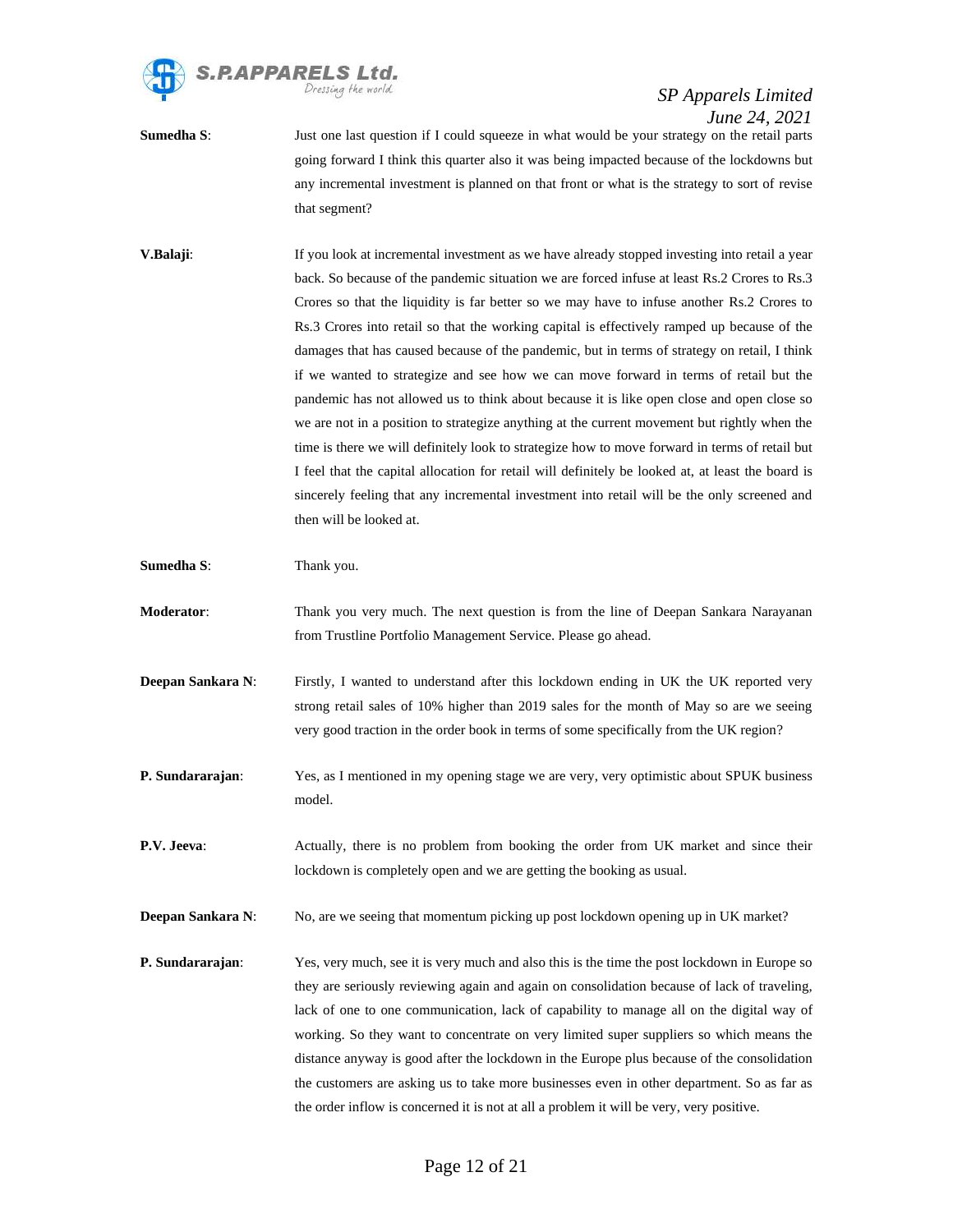

**Deepan Sankara N:** Also, are we in discussion with any new customers in pipeline for UK or US region?

- **P. Sundararajan**: Yes, as we mentioned before we have two customers in the pipeline which we mentioned before so due to the lockdown the things have delayed a little bit I think already they have started again starting the dialogues now so probably in Q3 the business will start coming in. Once we get orders we will just confirm the name of the customer we will not be in a position to name any customers for the time being.
- **Deepan Sankara N:** Lastly this SPUK EBITDA margins last quarter it was around 7% but this quarter it has fallen so this is the sustainable margins there or it can bounce back to 7% EBITDA margin?
- **V. Balaji**: No, 7% EBITDA margins is purely because of the exchange movements that is happening so when you reverse that that is where the changes are happening but on a year as a whole the EBITDA margins is sustained at 5% and I guess going forward anywhere between 5% and 6% because it is purely a trading business 5% to 6% of EBITDA margins should be sustainable going forward.
- **Deepan Sankara N**: Thanks a lot and all the best.
- **Moderator**: Thank you. The next question is from the line of Resham Jain from DSP Investment Managers. Please go ahead.
- **Resham Jain:** The first question is on the European retailers per se what we keep hearing is that the inventory pipeline for the retailers is much thinner than what it was a year back pre-COVID times and because of the 1Q disruption which we are seeing in India possibly the kind of imports we could have done that might have also reduced so just your thoughts on the same that should be seen from here on much better demand because of this situation as well?
- **P. Sundararajan**: Yes. See it is a very unusual last lockdown both Europe, American market as well as India were under lockdown so there were no issues but this time what happened in this Q1 period now from April onwards until April made the Europe was under lockdown and we were open and now they are open and we are in the lockdown so they have some customers has enough stocks to manage for another two months in all supply chain but some customers have running normal stocks only so where they are facing a kind of expectation of shortfall in supply chain, so there are lot of support we are getting from the customers to make sure that whenever possible they extend the delivery dates and then they will make sure that and most of the orders they even take by air to meet out their supply chain to have enough stocks. So this is the current scenario.
- **Resham Jain:** Thank you for that. The second question is on the capex what is the capex amount for FY2022 the budgeted number?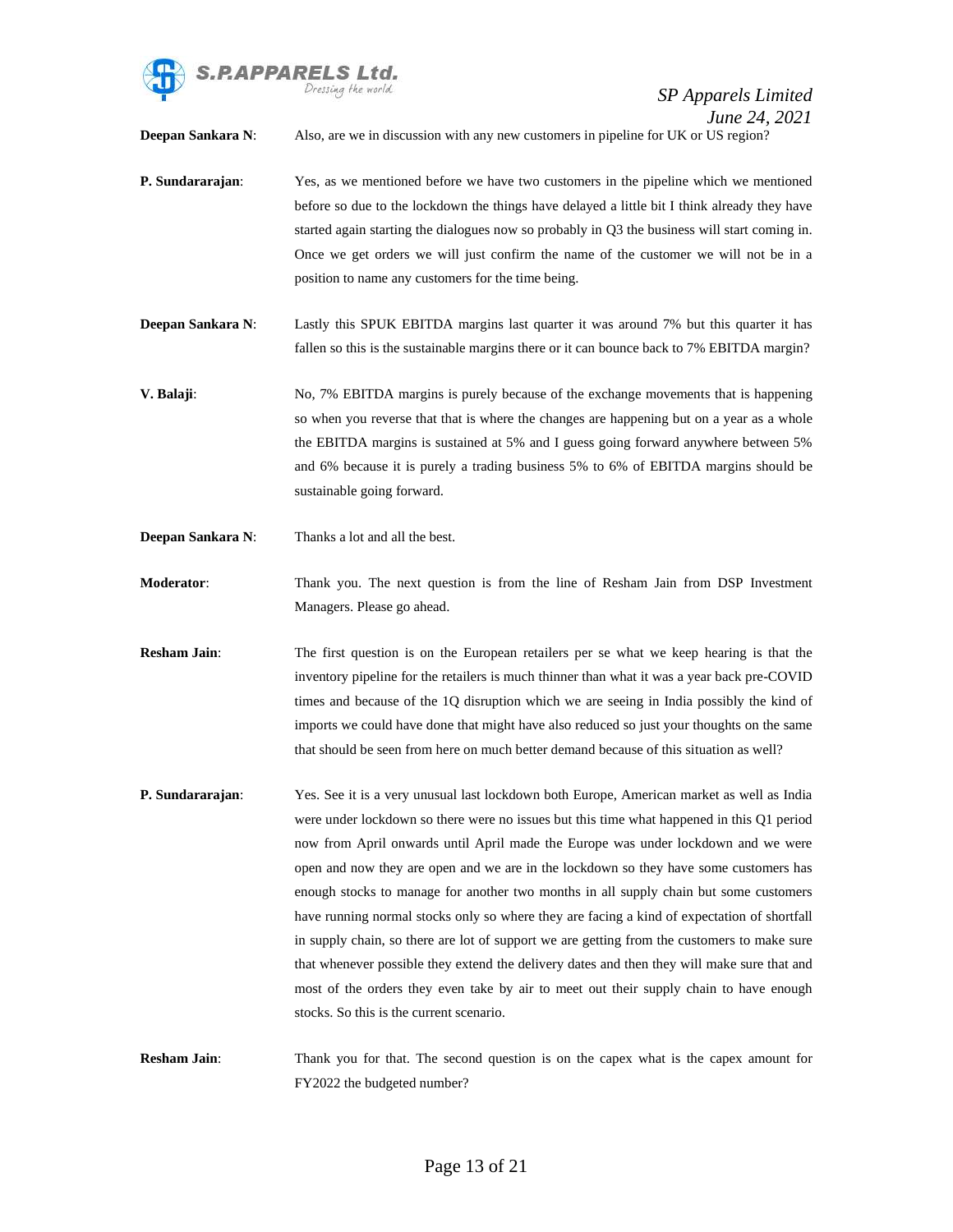

| V. Balaji:           | June 24, $2021$<br>FY2022 because the carryover that has happened because of last Q1 so we are expecting the<br>capex close to Rs.20 Crores to Rs.25 Crores                                                                                                                                                         |
|----------------------|---------------------------------------------------------------------------------------------------------------------------------------------------------------------------------------------------------------------------------------------------------------------------------------------------------------------|
| <b>Resham Jain:</b>  | If you can give a breakup between?                                                                                                                                                                                                                                                                                  |
| V. Balaji:           | Spinning we are expecting close to around Rs.15 Crores of investments where we have<br>thinking of 3600 spindles to be added other than that the other thing should be only mostly<br>to do with the maintenance capex.                                                                                             |
| <b>Resham Jain:</b>  | Sir just one book-keeping question. For your garmenting division how much of yarn is<br>procured internally?                                                                                                                                                                                                        |
| V. Balaji:           | Internally I look at close to 70% of the yarns procured internally, 30% is brought<br>somewhere 30% to 50% based on the product mix special yarns, dyed yarns so based on<br>that 70% to 75% will be internal.                                                                                                      |
| <b>Resham Jain:</b>  | This will become like closer to 85% after the 3600 spindles, increase in volumes you are<br>going to increase?                                                                                                                                                                                                      |
| V. Balaji:           | It will increase by another 5% anywhere between 75% and 80%.                                                                                                                                                                                                                                                        |
| <b>Resham Jain:</b>  | Thank you. I will come back in the queue. Thanks.                                                                                                                                                                                                                                                                   |
| Moderator:           | Thank you. Next question is from the line of Bharat Sheth from Quest Investment Advisors.<br>Please go ahead.                                                                                                                                                                                                       |
| <b>Bharat Sheth:</b> | Good afternoon. Thank you for the opportunity. Mr. Sundararajan in FY2019 we did a<br>volume for export only garment export almost 60 million which has come down to Rs.42<br>million and after that also we expanded our sewing machine capacity in FY2020 from 4000<br>to roughly 5000 is that correct statement? |
| P. Sundararajan:     | Sorry can you repeat again?                                                                                                                                                                                                                                                                                         |
| <b>Bharat Sheth:</b> | In FY2019 when we did a volume of approximately 60 million FY2019 I am talking at that<br>point of time our sewing machine capacity was roughly around 4000, 4200 and now we<br>have expanded our sewing machine capacity to 5000 is that correct?                                                                  |
| V. Balaji:           | Correct.                                                                                                                                                                                                                                                                                                            |
| <b>Bharat Sheth:</b> | Now coming to with this 5000 sewing machine capacity and whatever utilization you<br>assume from say Q3 onwards and then going to a double shift say in FY2023 so what peak<br>revenue can be achieved with that utilization?                                                                                       |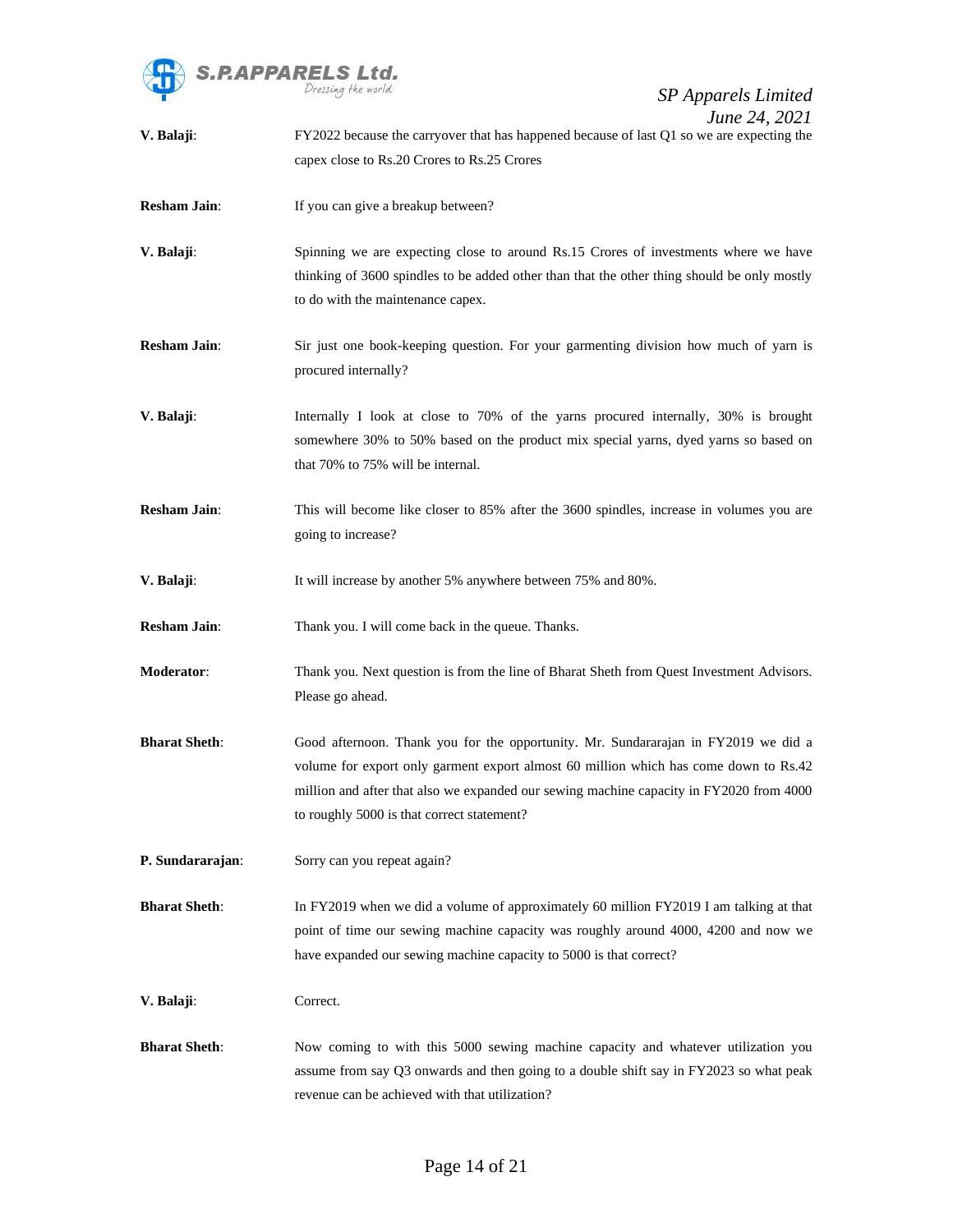

- **V. balaji**: Currently, we have 5000 sewing machines which you were correct and at the peak utilization of the current spindles it can be close to Rs.1,000 Crores of revenue on the exports alone when you add up our export incentives we can also go up to Rs.1,100 Crores, Rs.1,150 Crores.
- **Bharat Sheth**: If once we do double shift which we are planning to do it from say Q3 onwards subject to normalization of everything and then again some of the factory then FY2023 we may be able to expand this double shift again two more factories so in that scenario what kind of a peak revenue which you can achieve?
- **V. Balaji:** The double shift can be implemented only where the factories have got the hostel facilities. We cannot implement it in all the factories last call MD clearly said that the factories which have got the hostel facilities can ramp up for the second shift which could be at a peak of 1500 sewing machines.
- **Bharat Sheth**: Are we planning to increase more hostels so that in future whenever we get the opportunity so without spending too much capex we can expand the capacity itself?
- **V. Balaji:** Yes, you are right our main objective is to improve the capacities through hostel so that we can increase the second shift so that there is no investment into the factory.
- **P. Sundararajan:** All what need to happen is that once the lockdown is become normal then we will increase the migrant strength gradually we have to bring them from other states to train them and put them in place and gradually still for the one shift they can face and gradually go for the two shifts on a phased manner so it is a kind of long-term exercise so probably in next year by now we would have most of the hostel factories will be operating in two shifts.
- **Moderator**: Thank you. Next question is from the line of Akshay Chheda from Canara Robeco Mutual Fund. Please go ahead.
- **Akshay Chheda:** Sir my question was on the textile parks announcement that was done in the budget so do we see any progress there or things are there they were post the announcement?
- **V.Balaji:** Textile park I think we are not going for any textile park mainly because we have built our own setup and the problem is not on the infrastructure, it is purely the capacities how we bring up so we have to increase our capacity strength and that is where we are working on.
- **Akshay Chheda**: No Sir I wanted to understand more from the government perspective like do we hear any progress on that side?
- **V.Balaji:** I am not aware about the textile park that is coming up from the Tamil Nadu side.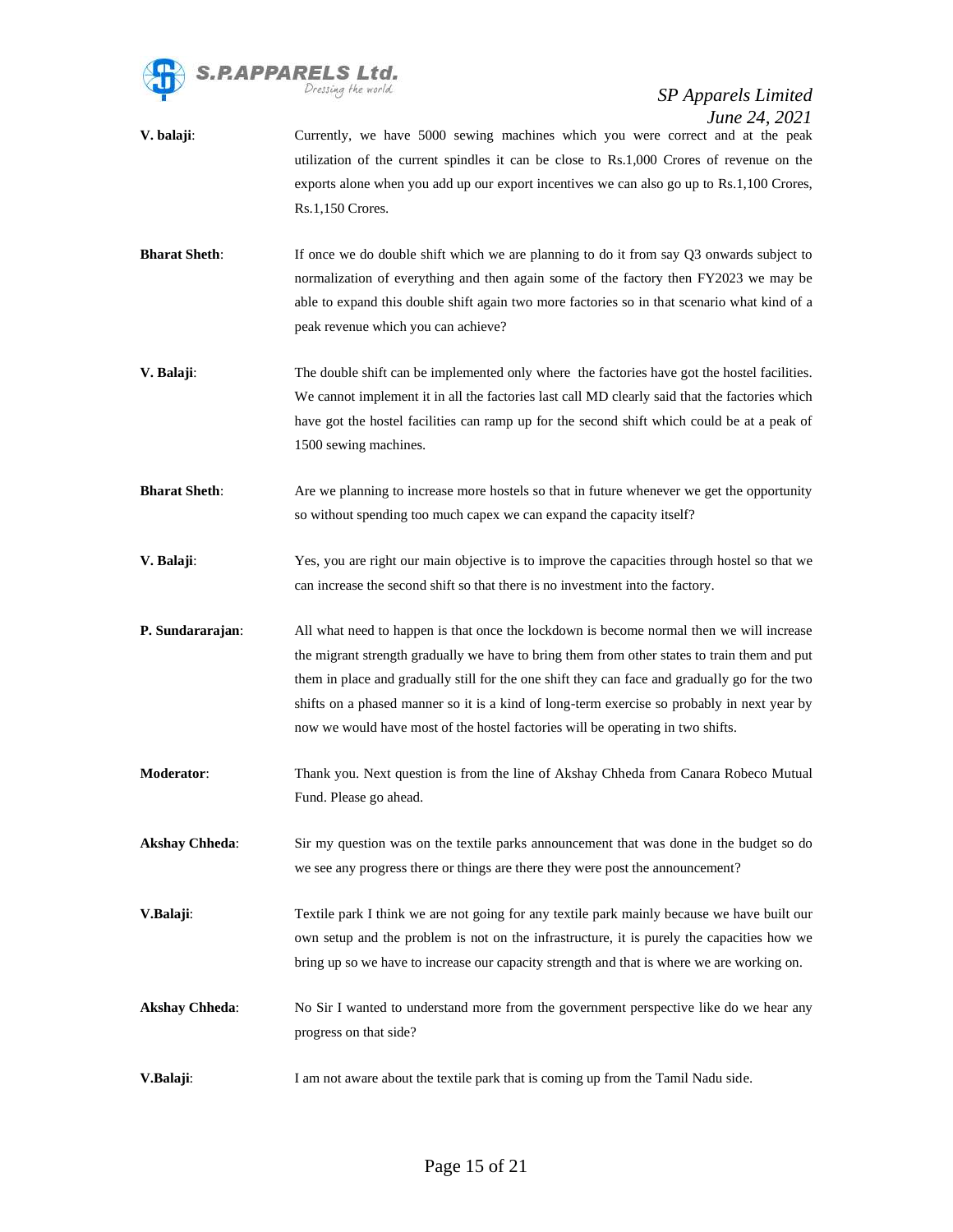

**Akshay Chheda**: Thank you.

*SP Apparels Limited June 24, 2021*

**Moderator**: Thank you. The next question is from the line of Nilesh Doshi from Green Lantern Capital. Please go ahead.

**Nilesh Doshi**: Sir in your opening speech, you mentioned about some new verticals, and you said you are very excited about those new verticals. Can you please elaborate like what are those new verticals? Are you going to bring those products from this current capacity? How much it would add to the revenue and at what period of time so can you just help us understand in more detail?

**V.Balaji**: Mr. Sundararajan would like to explain more on it but for the time being I guess the verticals are in the beginning stage.

- **P. Sundararajan:** I will explain it. See we cannot be so open about the plans but we have done a kind of strategizing so many ways how we can ramp up parallelly if one is the existing setup to grow at a phase of say 10% to 20% that we are always trying to do anyway that is going to happen. In the meantime, we were just internally seriously thinking of how to strategize the parallel, vertical setup so it can go along with this growth and at one point of time, it will also like SPUK business model, which is now currently it is supporting about say Rs.100 Crores of business now and which can also go up to double in the next two, three years' time. So same way we have strategized some business model is about three verticals to four verticals without disturbing our existing setup or with any additional investments on the fixed assets or anything capex so we have worked out and framed something but the talks are going with the relevant parties and probably we will be able to know by the Q3 after the Q2 results announcement we will be able to give you some kind of inputs currently we will not be able to tell anything.
- **Nilesh Doshi**: But that would be in the same line of products, or it would be completely different category of products?

**P. Sundararajan:** It will be remains into the same industry same product.

**Nilesh Doshi:** The second is on the UK business can you help us understand the SPUK so I would assume that the products are already manufactured and exported from the standalone business so the EBITDA of standalone 18% is captured and over and above that we get 5% to 6% EBITDA for that Rs.100 Crores sales what you do SPUK is that correct?

**V. Balaji**: Yes you are right. Why at all SP UK is that certain sizes of orders which we are not able to execute in-house, they are getting it outsourced from the other factories so like small set of orders, which they do which we are not able to do they are doing it so we are leveraging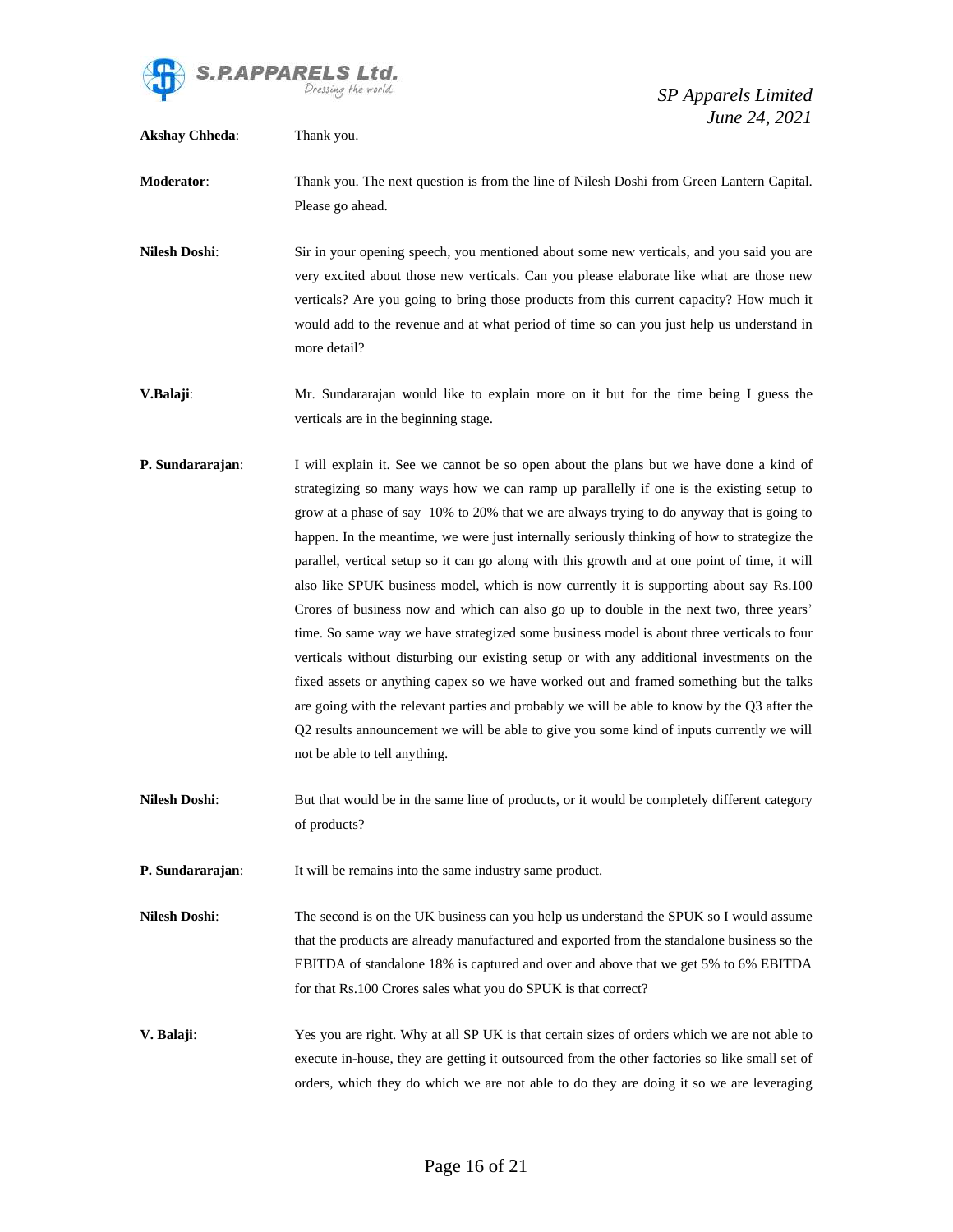

only on the relationship what we have they are doing a it is purely an additional business which comes to us.

**Nilesh Doshi:** But there, Mr. Balaji do you sell this product, I mean you give it to the wholesalers or a big brands like the Primark and all?

- **P. Sundararajan:** Let me tell you there are set of retailers who are not having any design capacity, sourcing capability or their own people or quality control, technical so they have only the retail business but nothing, no other in fact because of their size of business, they cannot afford to spend so much. So they seek somebody locally in the UK who can take these kinds of services and supply to them. So we are sitting here we cannot handle them because their local needs them to interact with them on a weekly basis and design support everything so what we thought because of this company reputation of SP Apparels the most of the customers would love to work continue with the SP Apparels for their products but we cannot say no to them from India business so what we decided that there is we have evolved with this business model which means same handwriting, same people, same communication strength but that UK also it will give design support, technical support sourcing, compliance, all supports all they need to do it just give the order to our SPUK office who can source wherever they want to and they can supply to them so which means we are not sharing our existing capacity to these customers these business is coming as an extra capacity from other sources.
- **Nilesh Doshi:** How big this business can then become over a period because this was a business with complete outsourced model?
- **P. Sundararajan:** Yes, it can grow because today because of this COVID situation it is becoming lesser and lesser traveling by every retailers previously they always use to travel once in two months, three months but now completely stopped so it has become a new normal, new way of working for them so they would prefer not to travel if that is the case they will definitely need some support from the local who can have an office in India can manage it so it is all them were going to be more prospective more benefit to the SPUK business it can easily double or three times it can go up to it is not an issue.
- **Nilesh Doshi:** The second is you mentioned some Rs.360 Crores kind of an order book on the garment division right is that correct at as of the end of March?
- **V. Balaji**: Rs.325 crores as of now.
- **Nilesh Doshi:** Rs.325 crores as of now.
- **P. Sundararajan**: Yes, Rs.329 crores as of today.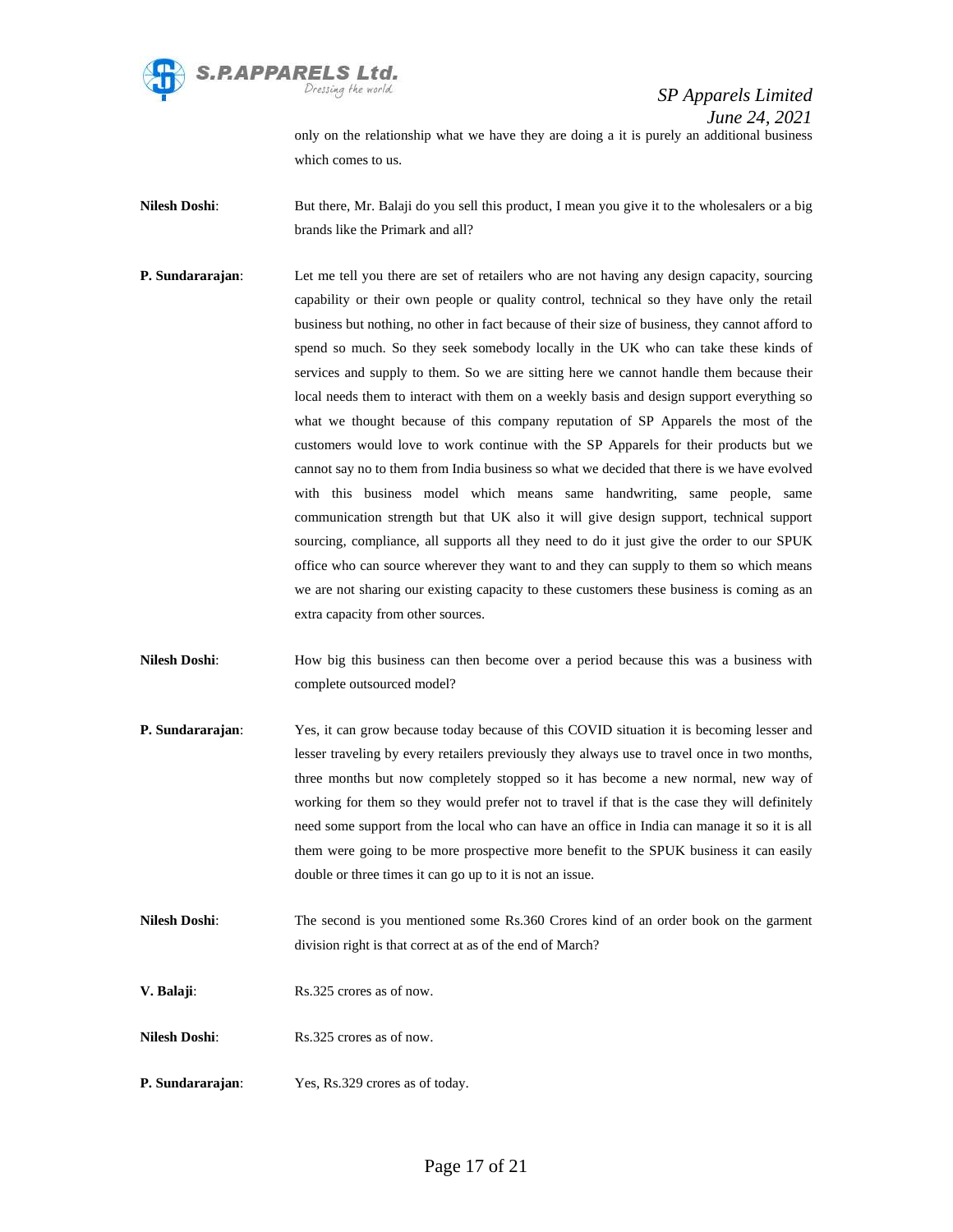

- **Nilesh Doshi:** How do you see I am repeating the question asked by another colleague but how do you see because since Europe and UK is opening up absolutely as somebody pointed out the inventory levels are extremely low across the world there was a disruption in supply chain so my sense is that you would be under tremendous pressure as a movement to supply I think and the kind of orders should be pouring in should be phenomenally high compared to even pre-COVID level specially because of the pent up in the very poor supply chain and inventory?
- **P. Sundararajan:** For us we will only book as whatever capacities we have, we expect to have so we cannot book more than that. Of course, there are pressure they are asking us to increase the capacity why do not you do something you put up new factories or something like that so there are we are looking at some ways to increase the business, we are talking to our customers how we can increase the business but there are pressure but we will not over book.
- **Nilesh Doshi:** And still you can book at the rate of Rs. 250 Crores a quarter right?
- **P.V. Jeeva:** Up to Rs.200 Crores we can book.
- **P. Sundararajan**: Another Rs.200 Crores we can book.
- **Nilesh Doshi**: Thank you so much.
- **Moderator**: Thank you very much. The next question is from the line of Jeetu Panjabi from EM Capital Advisors. Please go ahead.
- **Jeetu Panjabi**: Good connecting again. Two questions, one on the labor side I remember there was some regulatory stuff which rate which are expect to happen can you give us some color on there and what the executions thereof?
- **P. Sundararajan:** Regarding the wage you are seeing?
- **Jeetu Panjabi**: Yes, the state had mandated some wage hike which everyone in the area to do right.
- **P. Sundararajan:** No. There is a routine revision of wages on the DA every year-on-year that is the only thing is happening otherwise there is no any compulsion or any restriction to increase the wages we go by the prevailing market prices.
- **Jeetu Panjabi**: The second question is if I heard you right I mean what I heard you say is you do a little lower 1000 Crores so the one you would be 18% EBITDA margin is maintainable did I hear that correctly?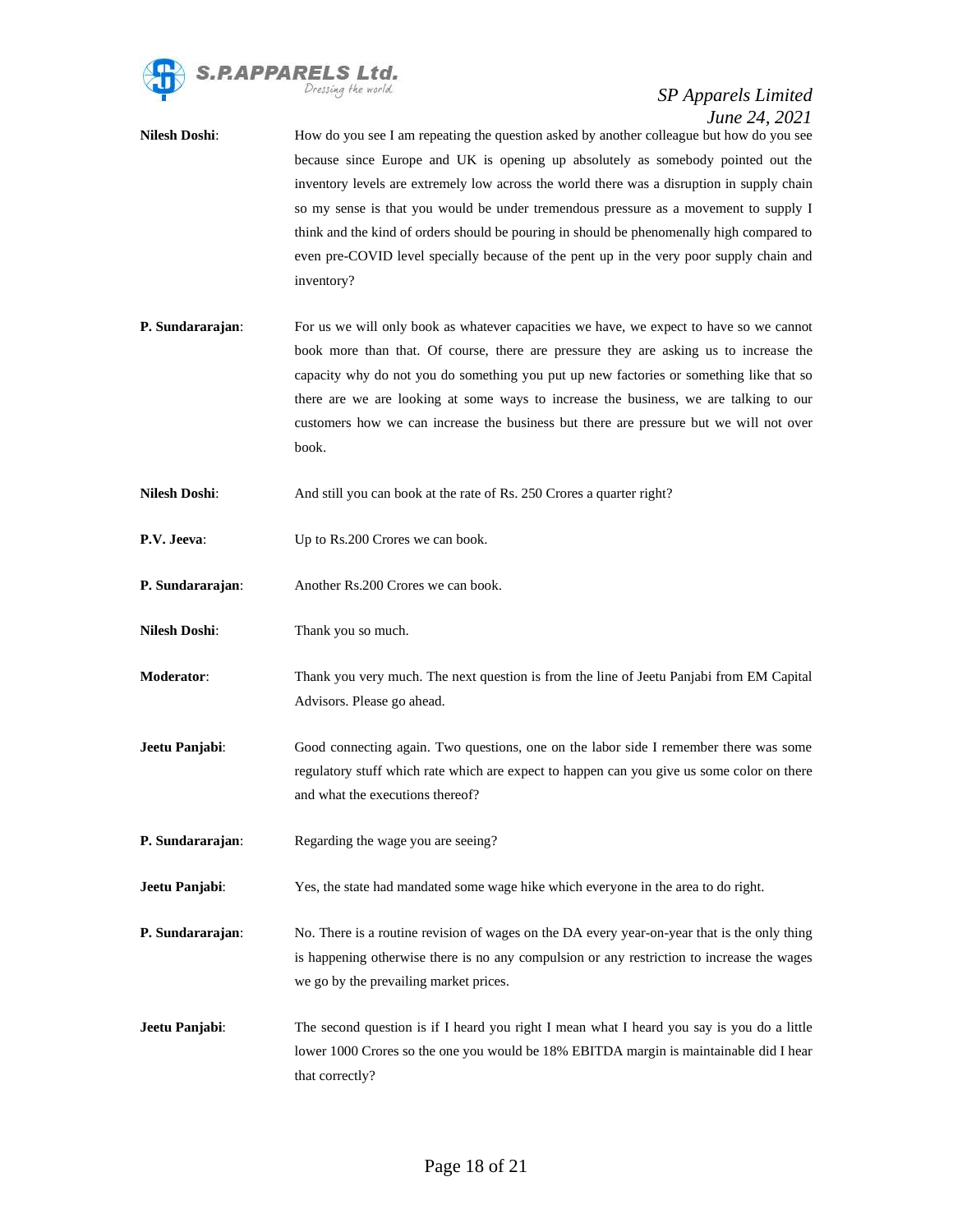

| P. Sundararajan:    | June 24, 2021<br>It is correct.                                                                                                                                                                                                                                                                                                                                                                                                                                                                                                                  |
|---------------------|--------------------------------------------------------------------------------------------------------------------------------------------------------------------------------------------------------------------------------------------------------------------------------------------------------------------------------------------------------------------------------------------------------------------------------------------------------------------------------------------------------------------------------------------------|
| Jeetu Panjabi:      | The final question is this whole buoyancy in the cotton and the cotton yarn segment that is<br>happening, how do you see because the whole area whole Coimbatore and whole the region<br>is a belt doing that so that must be going through a big boom and the supply of spindles<br>must have tightened up because US was the last spindle so is that putting pressure on you<br>guys or what are the implications thereof?                                                                                                                     |
| P. Sundararajan:    | See it is being a captive manufacturing if the yarn is boom then there will be a tight model<br>in our garment division so but margin will be better in the yarn so I mean it is all within this<br>because of the backward integration unless there is an increase in the cotton raw material<br>prices we will not have any major impact on the price fluctuations and if the cotton price<br>increases definitely it increases to all competitive countries also so we will be able to<br>negotiate with our customers to get a better price. |
| Jeetu Panjabi:      | One final quick one is that you talked about adding some spindle capacity are you going to<br>need external capital for that or how are you going to fund that?                                                                                                                                                                                                                                                                                                                                                                                  |
| V. Balaji:          | We are going to use the internal funding for the capex.                                                                                                                                                                                                                                                                                                                                                                                                                                                                                          |
| Jeetu Panjabi:      | And is there a number to that how much money?                                                                                                                                                                                                                                                                                                                                                                                                                                                                                                    |
| V. Balaji:          | The capex will be close to Rs.15 Crores.                                                                                                                                                                                                                                                                                                                                                                                                                                                                                                         |
| Jeetu Panjabi:      | That is not much. Thank you guys all the best.                                                                                                                                                                                                                                                                                                                                                                                                                                                                                                   |
| Moderator:          | Thank you. The next question is from the line of Parth Patel from Equirus Capital. Please<br>go ahead.                                                                                                                                                                                                                                                                                                                                                                                                                                           |
| <b>Parth Patel:</b> | Thank you for the opportunity. All our questions are answered just one question. Sir you are<br>planning for any technological upgradation in your manufacturing process like two three<br>years down the line?                                                                                                                                                                                                                                                                                                                                  |
| V. Balaji:          | Gradual upgradation what upgradation?                                                                                                                                                                                                                                                                                                                                                                                                                                                                                                            |
| <b>Parth Patel:</b> | Printing, system something like that.                                                                                                                                                                                                                                                                                                                                                                                                                                                                                                            |
| P. Sundararajan:    | We did this definitely some modernization in the existing film setup by lean manufacturing<br>and etc., but otherwise on the ancillary facilities like printing or embroidery we are<br>outsourcing them with the approval of our customers which is fine, we do not see any big<br>investments in the future for the next two years probably after two years once we ramp up                                                                                                                                                                    |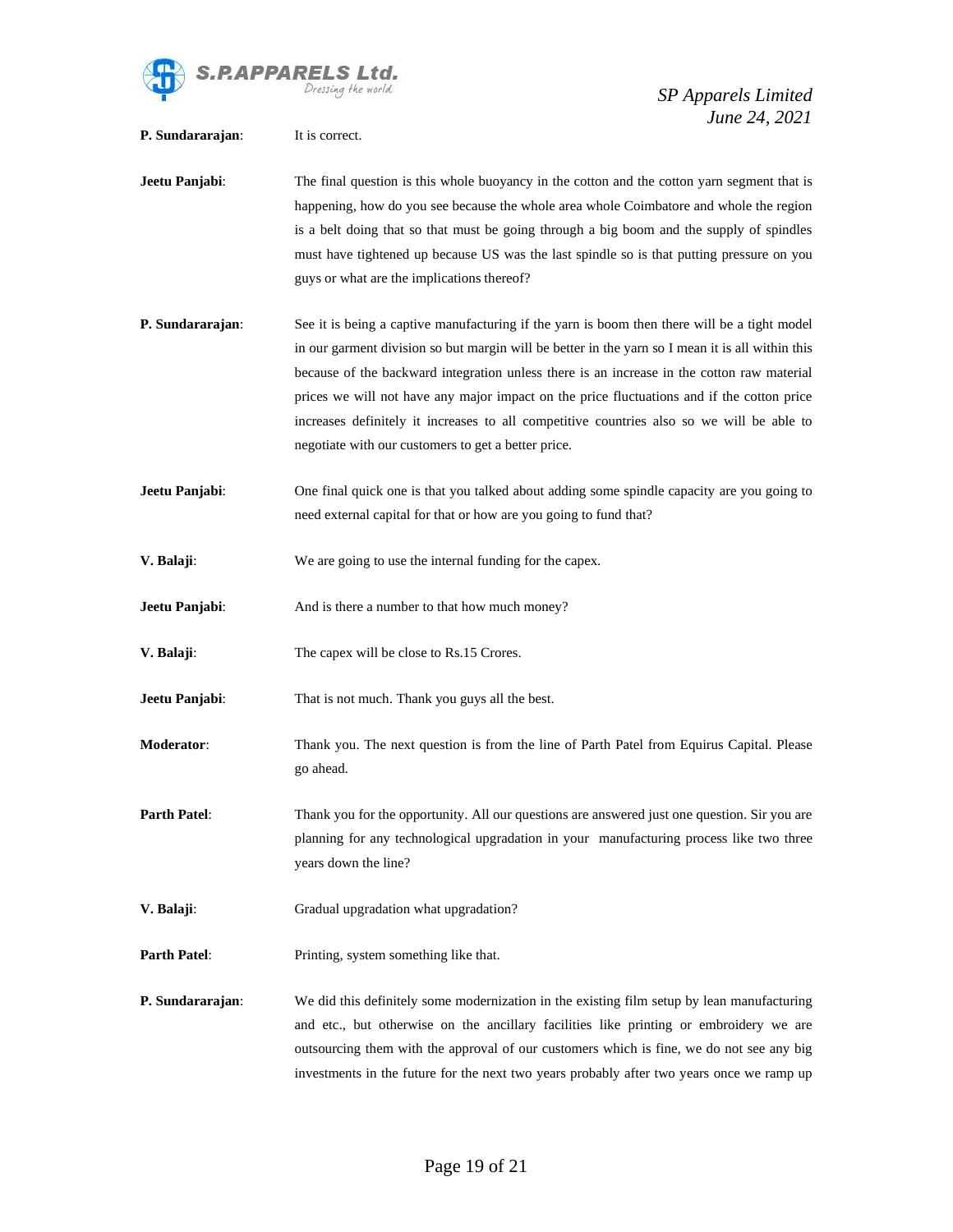

our topline then probably we will have additional increase in the printing and embroidery to some extent not immediately.

**Parth Patel:** That helps. That is all from my side. Thank you.

**Moderator**: Thank you very much. The next question is from the line of Mr. Resham Jain from DSP Investment Managers. Please go ahead.

- **Resham Jain**: I have one broader question, if I look at the other listed company out of Coimbatore, if I look back let us say five years out the revenue was almost similar and if you can share your thoughts that what will change in the next five years, where I could see the other competitors growing almost double the size in last five years while we remain even on a quarterly basis it is similar to what we were let us say five years back? FY2017 if I look at the numbers we were around Rs.600 Crores in garment and if I look at the quarter four run rate you will be like Rs.640 Crores so what really will change for us in the next five years for us to move to the next level of growth just your thoughts on the same?
- **P. Sundararajan:** Yes. I agree to that but I do not know I mean in the last five years you know that every year we have been facing lot of hindrance in one way or other, whether it be Brexit or GST.
- **Resham Jain:** I truly appreciate those aspects.

**P. Sundararajan**: In the next five years as I mentioned see there is no issue on financials, no issue on customer, no issue on the capability of manufacturing. The only issue is to increase the sewing capacity that is the only constraints we have been facing where we have taken one step is that to increase the hostel migrant workers which we already have started doing in the last four, five months' time but for this pandemic situation this has been slowed down so already this. So, we are having a plan to bring in more migrants already we have setup the training centers and the things are ongoing on a monthly basis x number of operators we train and we put them, induct them into the manufacturing sewing short floor that is going where ongoing for the next five years for sure so that L1 will double the capacity only by concentrating on the migrant workers. So as the capacity increases naturally there are no other hindrances to stop the growth of the company. Secondly, we are as I told you we have about three four verticals, strategic business plans which will run parallelly to the existing similar to SPUK business now we started about five years back. Today it is going close to about Rs.100 Crores of business. So like this we are having some two, three vertical business strategy models, which will also similar to SPUK will bring in additional growth for the business so existing growth the outgoing process is going on and there is a ramping up of the business with SPUK there are three more new customers added to the SPUK so that is quite possible that it can develop the business in the next two years time and three verticals will also bring in few 100 Crores of business in the next two three years time so